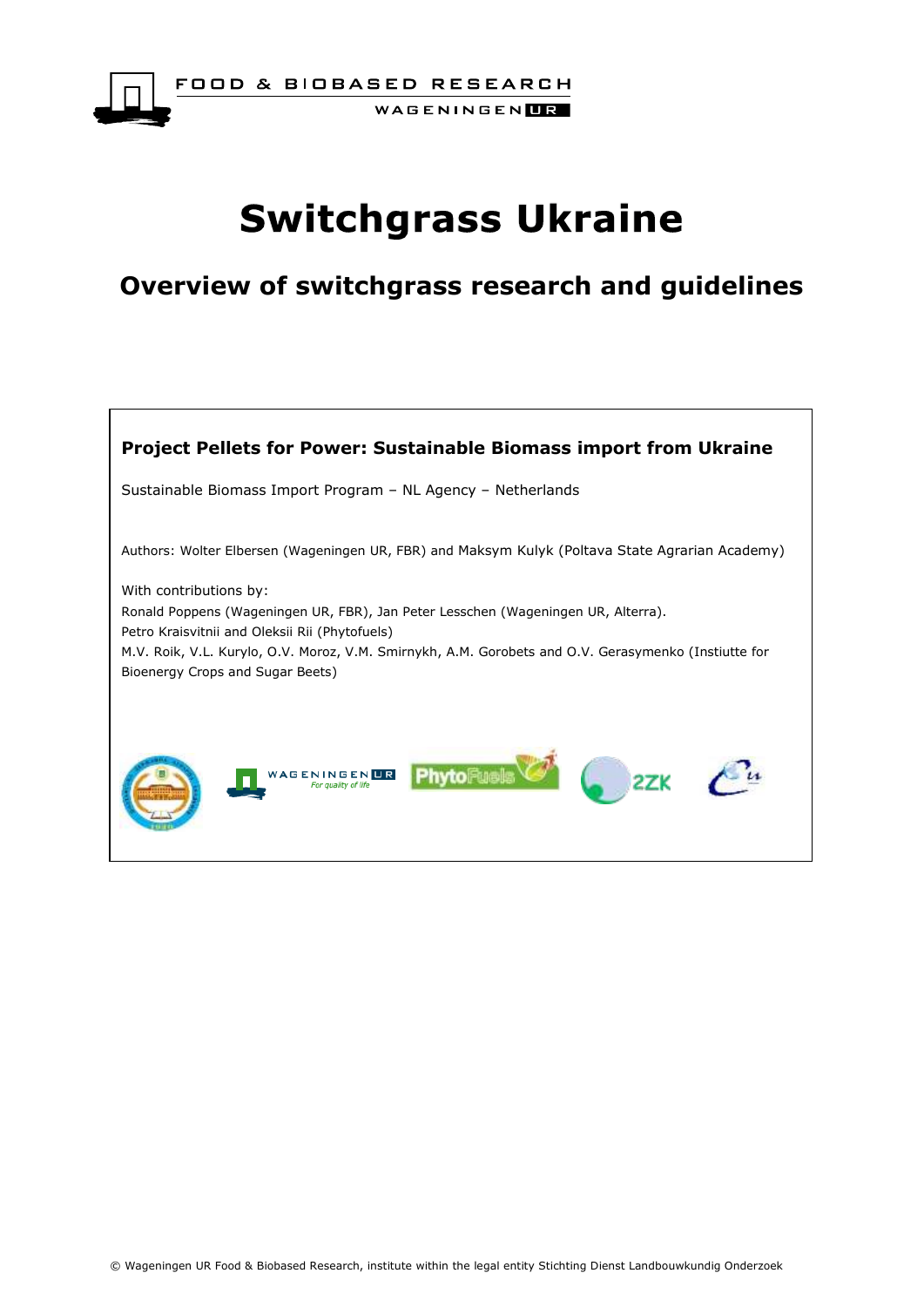

Title: Switchgrass Ukraine. Overview of switchgrass research and guidelines Authors: Wolter Elbersen (Wageningen UR, FBR) and Maksym Kulyk (Poltava State Agrarian Academy) Date of publication: October 2013

Confidentiality: This project document is subordinate to regulations laid down in the contract. As long as the contract is not signed, this project plan is rightfully owned by Wageningen UR Food & Biobased Research, institute within the legal entity Stichting Dienst Landbouwkundig Onderzoek, and should be treated as confidential information.

Wageningen UR Food & Biobased Research P.O. Box 17 NL-6700 AA Wageningen Tel: +31 (0)317 480 084 E-Mail: [infro.fbr@wur.nl](mailto:infro.fbr@wur.nl) Internet: [www.wur.nl](http://www.wur.nl/)

© Wageningen UR Food & Biobased Research, institute within the legal entity Stichting Dienst Landbouwkundig Onderzoek

*All right reserved. No part of this publication may be reproduced, stored in a retrieval system of any nature, or transmitted, in any form or by any means, electronic, mechanical, photocopying, recording or otherwise, without the prior permission of the publisher. The publisher does not accept any liability for the inaccuracies in this report.*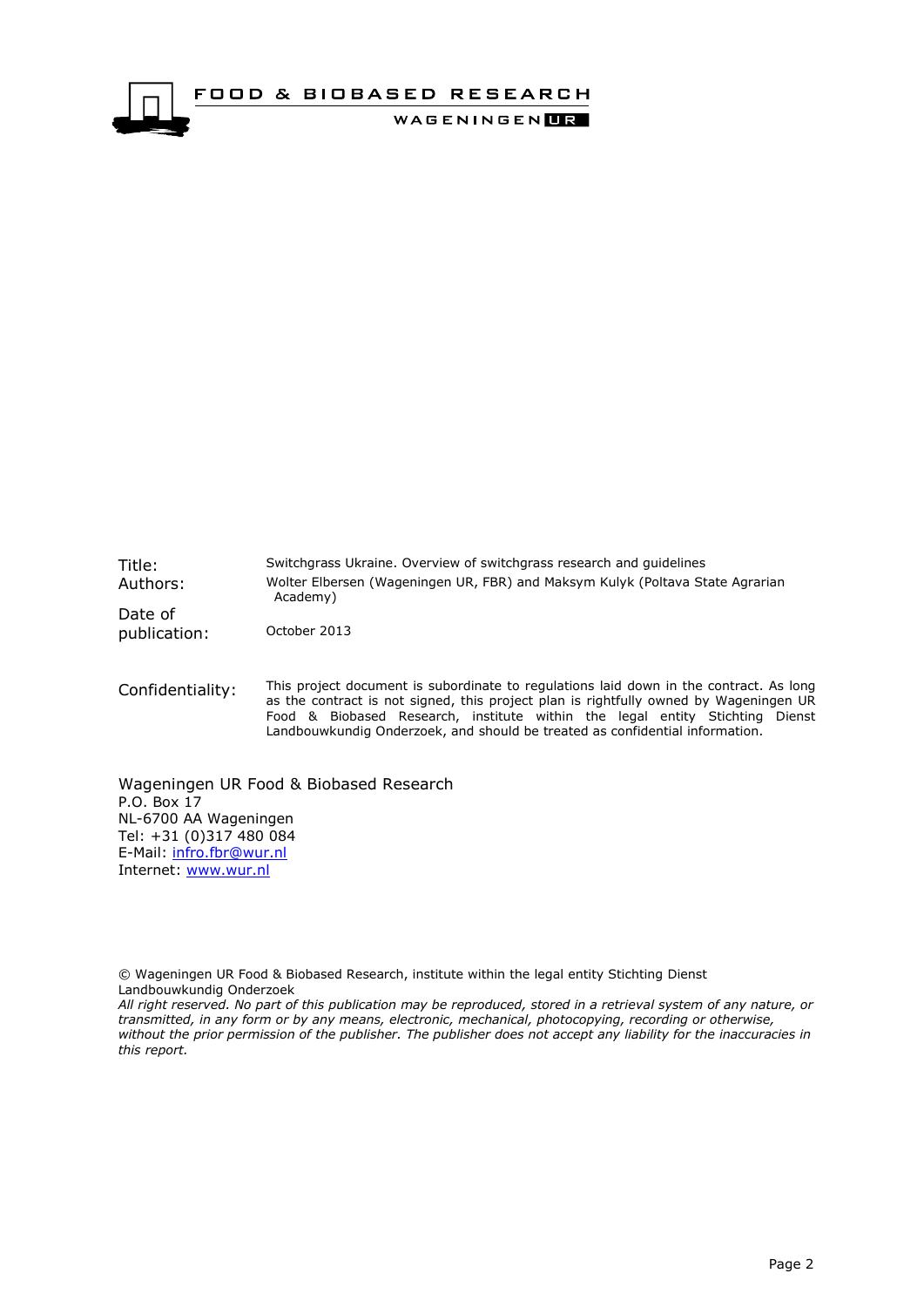FOOD & BIOBASED RESEARCH

WAGENINGENLIR

## **Content**

| <b>Abstract</b>   |                                     | 4                                               |                       |
|-------------------|-------------------------------------|-------------------------------------------------|-----------------------|
|                   | 1.1                                 | 1 Introduction<br>Introduction                  | 6<br>$\boldsymbol{6}$ |
|                   | 1.2                                 | Applications                                    | 7                     |
| $\mathbf{2}$      | <b>Switchgrass tests in Ukraine</b> | 9                                               |                       |
|                   | 2.1                                 | Veselyi Podil Research Station                  | 10                    |
|                   | 2.2                                 | Yaltushka Research Station                      | 11                    |
|                   | 2.3                                 | Poltava, degraded soils in an abandoned quarry. | 13                    |
|                   | 2.4                                 | Lyiv region, large scale commercial experiment  | 13                    |
| 3                 |                                     | Switchgrass management in Ukraine               | 15                    |
|                   | 3.1                                 | Site selection                                  | 15                    |
|                   | 3.2                                 | Previous crop and site conditions               | 15                    |
|                   | 3.3                                 | Soil fertility                                  | 15                    |
|                   | 3.4                                 | Variety choice                                  | 16                    |
|                   | 3.5                                 | Seeding and timing of seeding                   | 17                    |
|                   | 3.6                                 | Seeding rate and drilling equipment             | 17                    |
|                   | 3.7                                 | Weed control and pests and diseases             | 18                    |
|                   | 3.8                                 | Yield development                               | 19                    |
|                   | 3.9                                 | Harvest                                         | 19                    |
|                   | 3.10                                | Seed production                                 | 20                    |
|                   |                                     | 3.11 Production cost                            | 20                    |
|                   |                                     | 3.12 Environmental and Green House Gas impact   | 21                    |
|                   | 4 Outlook                           |                                                 | 24                    |
| <b>References</b> |                                     |                                                 |                       |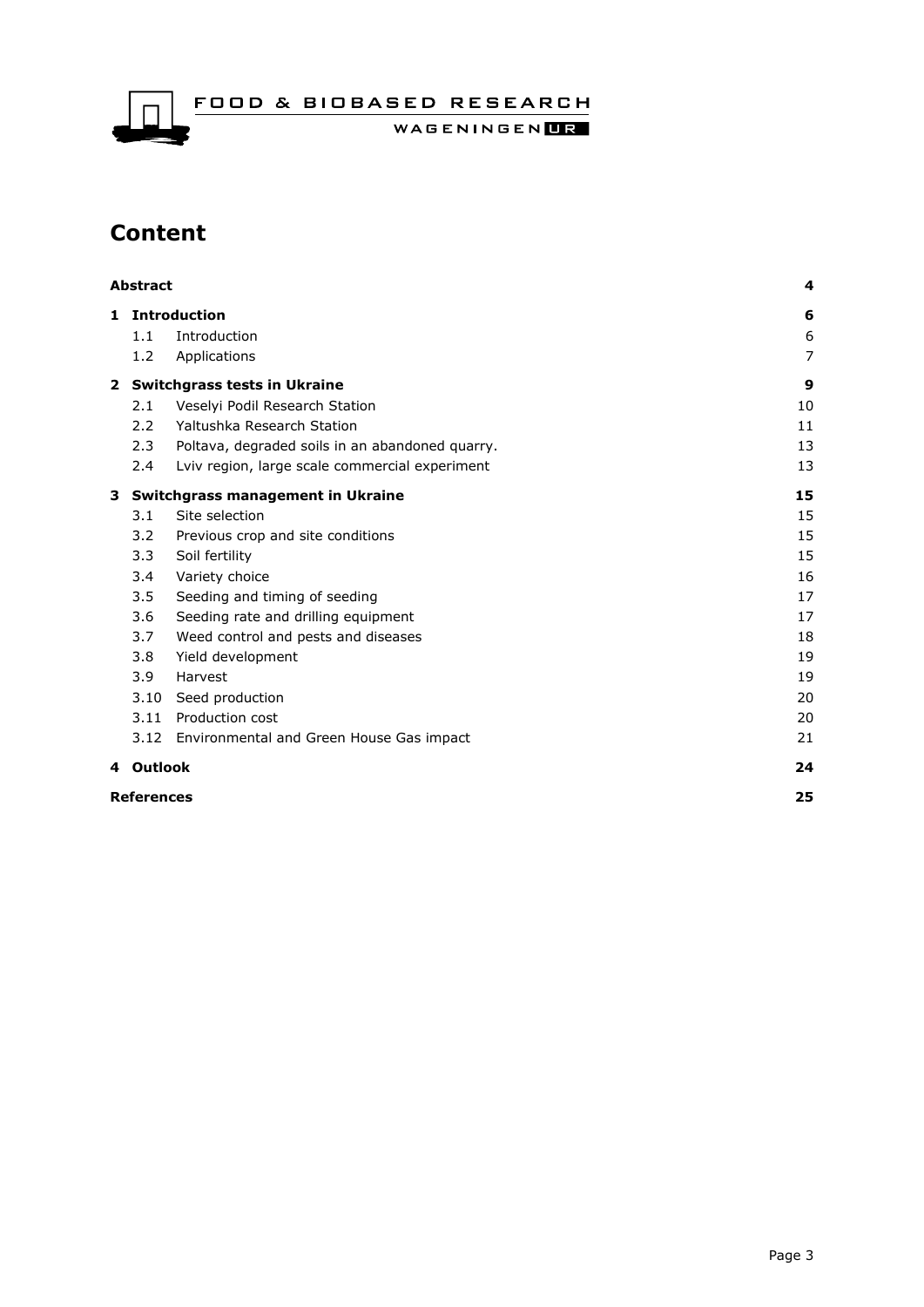

## <span id="page-3-0"></span>**Abstract**

Between 2008 and 2013 switchgrass experiments have been conducted in Ukraine which have showed what varieties are locally adapted, how switchgrass can be established, what yields may be expected, what row space should be used, what seeding rate is optimal, etc.

At the moment (2013) the following data on switchgrass are available (see Figure A).

- 5-year experiments at Veselyi Podil Research Station experiment station
- 4-year experiments at Yaltushka Research Station
- 2-year experiments (on degraded lands) in Poltava.
- 1-year large scale commercial experiment (Lviv region).



*Figure A. Map of Ukraine showing the locations of the 4 sites where switchgrass experiments have been conducted since 2008. 1)Lviv Branch, 2) Yaltushka Research Station (Vinnitsa oblast), 3) Veselyi Podil Research Station, 4) degraded soils experiments near Poltava.*

Switchgrass establishment is inexpensive because it is propagated by seed. Establishment is also difficult due to slow growth in spring, when weeds will outcompete switchgrass and risk of drought later in the season. Optimizing seedbed preparation, exact placement of the seed and using the right weed management will generally lead to a good switchgrass stand that should last for 15 years or more under good management practices.

Switchgrass takes 2 to 4 years to attain maximum yields. Small plot DM yields of up to 20 tons were measured. Long term data from large fields are still lacking. We made relatively conservative estimates for the expected average switchgrass yield based on extrapolations. Based on this we assumed an average yield of 7 tons DM on a low quality, marginal land that should be less or not suitable for arable cropping and which could be used without causing iLUC (indirect land use change). For good quality land we assumed an average yield of 12 tons DM when harvesting after a killing frost. Based on these preliminary yield estimates and the best available information on inputs, the cost of switchgrass delivery to a pellet plant was estimated at €52 per ton pellet under high productive conditions and €42 per ton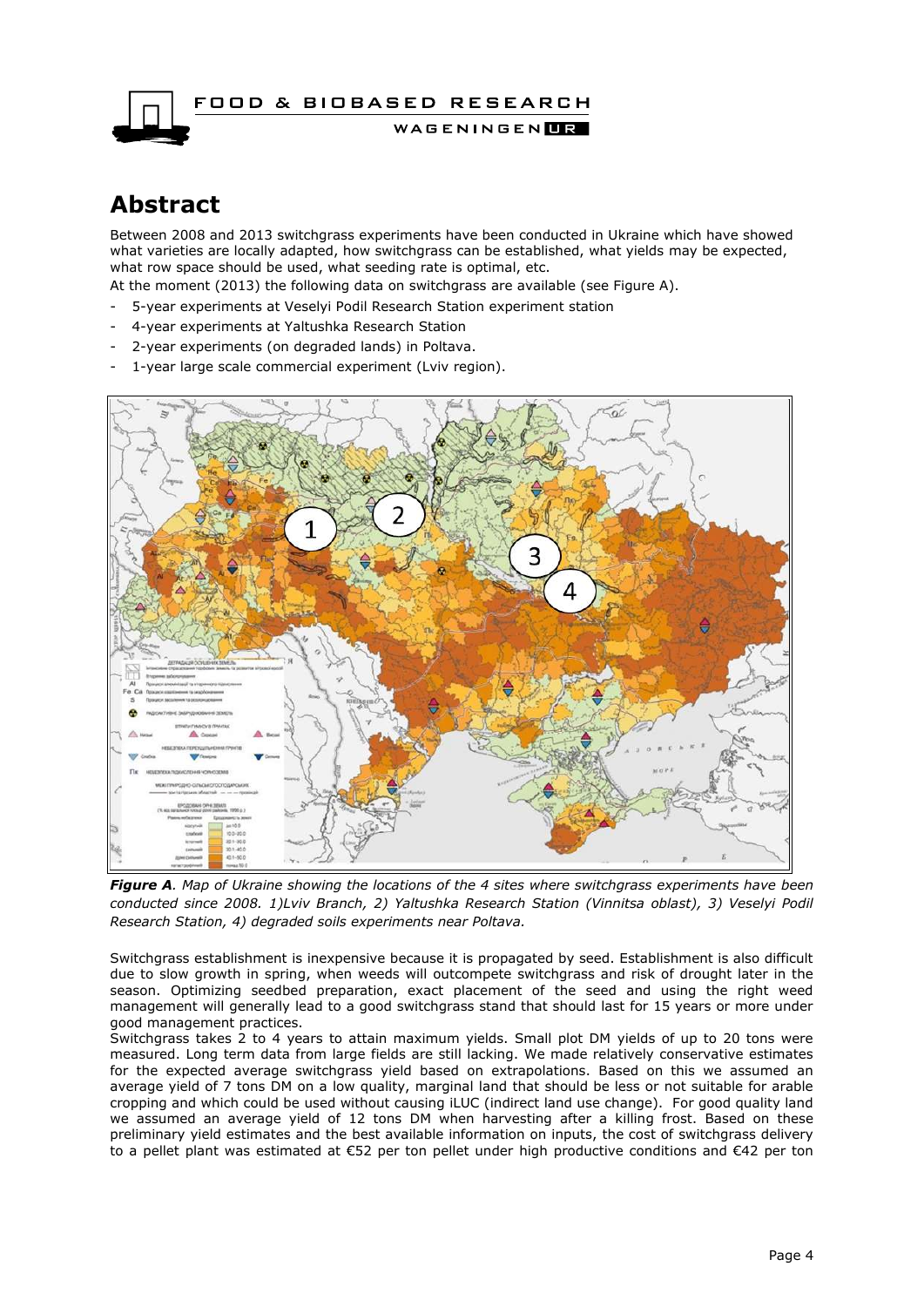

pellet under low productive conditions. We concluded that growing switchgrass iLUC free for this case would increase local delivery cost by 22%.

Assuming a cost of €33 per ton for pelletization and a cost for transport to a coal co-firing power plant in The Netherlands of €48 per ton this would give a (very preliminary) cost estimate of between €122 and €132 for switchgrass pellets delivered from Ukraine to The Netherlands. Based on the same data we estimate a GHG emission of between 9.0 and 12.0 g CO2-eq per MJ pellet delivered to The Netherlands (depending on the transportation mode; train, river, sea). For electricity production this would be equivalent to between 22.6 and 29.9 g CO2-eq per MJ electricity generated, assuming a conversion efficiency for pellets to electricity of 40%. Compared to the fossil fuel reference (coal) of 198 g CO2-eq per MJ electricity, the GHG savings of the entire chain would be 85 to 89%, which is above the 70% minimum GHG saving as required under the NTA 8080 certification system.

In the experiments over the past 5 years the Ukrainian experts have gained much experience in establishing switchgrass and in management of switchgrass. This has made it possible to make a description of switchgrass management in Ukraine and to establish with success large fields. Further information is still needed, especially with respect to efficient harvesting on a larger scale and storage and conversion into pellets and conversion to energy. Feedback from switchgrass users should help to optimize switchgrass management and harvest.

The option to produce switchgrass biomass on marginal lands (outside of competition with food) should require investigation into zoning options and related policies for Ukraine.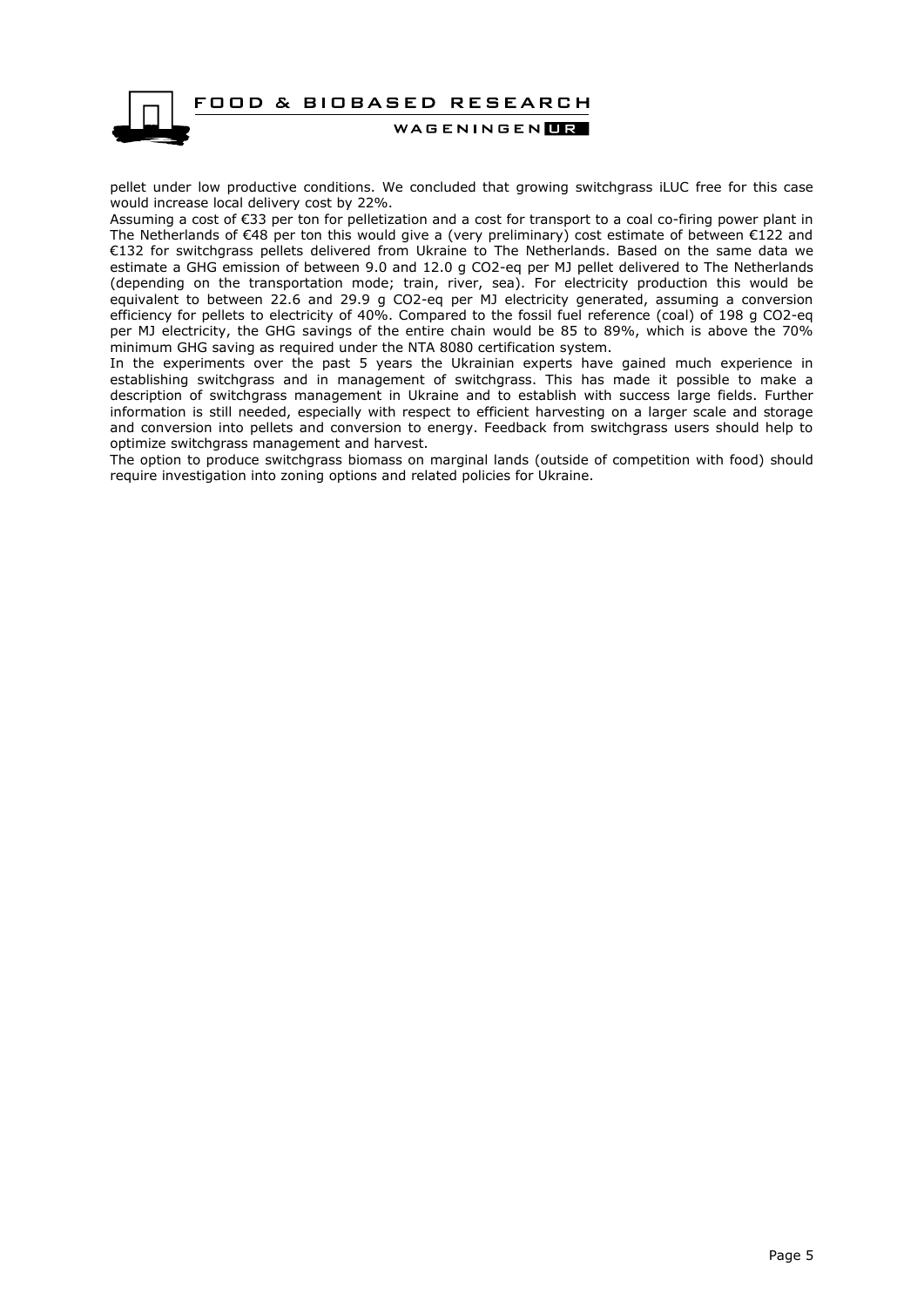FOOD & BIOBASED RESEARCH WAGENINGEN**UR** 

# <span id="page-5-0"></span>**1 Introduction**

#### <span id="page-5-1"></span>**1.1 Introduction**

Switchgrass (Panicum Virgatum L.) is a warm season perennial herbaceous grass C<sub>4</sub> grass indigenous to North America and is found from Mexico into Canada but it does not occur naturally above the 55º N latitude. The plant has been developed as a model energy crop in North America and has also been introduced and studied in Europe for more than 15 years. The crop is propagated by seed and can therefore be established at low cost. It develops rhizomes and is also deep rooting, often more than 2 m deep. It grows 50 to 250 cm tall depending on variety and climatic conditions. It has the C4 photosynthetic pathway which leads to efficient use of nutrients (nitrogen, phosphate) and water. This makes it potentially a very productive and efficient biomass crop. Productivity will vary between 6 tonnes dry matter at low fertile up to more than 15 tons on fertile sites. In USA up to 25 tons DM have been measured. The grass has a high resistance to drought. If properly managed it has long-term productivity potential of more than 15 years.

As far as we know this report describes the first switchgrass experiments conducted in Ukraine with this crop. As demand for biomass increases in importance in Ukraine it is expected that switchgrass can play an important role in supplying sustainable lignocellulosic biomass. One of the main attractive features of switchgrass is its wide adaptation to different soils and its ability to be grown on "marginal" land which includes abandoned and/or eroded and/or polluted lands. The total area in Ukraine of this type of land has been estimated at over 15 million Ha.

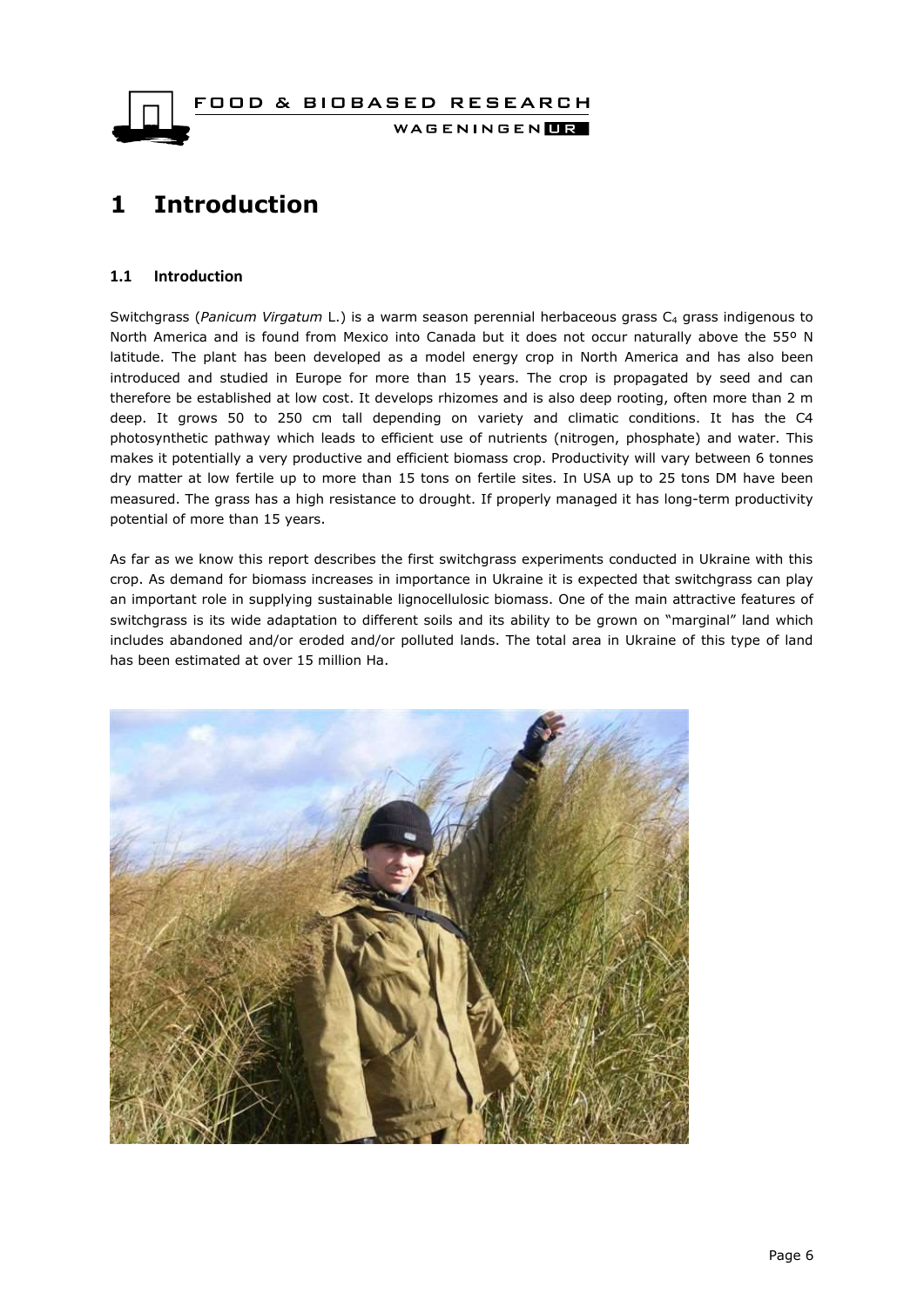

*Figure 1. Switchgrass varieties have been found that are adapted to Ukrainian conditions reaching more than 2 m in height at the end of the season.* 

There are two main switchgrass types: lowland types that are found on wetter sites such as flood plains. They have tall, thick, coarse stems and bunch growth habit. The upland type is adapted to drier habitats. It has thinner stems than the lowland type and stem number is greater. Some have a turf -like growth habit.

Switchgrass is best compared to *Miscanthus*, another C<sup>4</sup> biomass grass that is widely used in Europe and also more recently in the USA) for biomass production (see Figure 2). Compared to *Miscanthus* (x *gigantheus*), switchgrass is smaller, thinner and generally leafier and should have a lower yield compared to *Miscanthus x gigantheus* when harvested in winter or early spring. As it is established from seed, establishment is less expensive and involves less risk than for *Miscanthus* (which is propagated by rhizomes). There are indications that switchgrass is more drought tolerant and should be more attractive under low fertility (low input) conditions. Note that in Ukraine there is little experience with growing Miscanthus and (long term) winter survival of *Miscanthus x gigantheus* is unproven.



*Figure 2. Miscanthus (left) and switchgrass right. Miscanthus has not extensively been tested in Ukraine.* 

#### <span id="page-6-0"></span>**1.2 Applications**

In the USA switchgrass is used for erosion control and to provide forage under hot and dry conditions i summer. It is also used as an ornamental crop. In recent years switchgrass has been intensively studied in North America and more recently in Europe as a potential biomass crop for power production through direct combustion and possibly for lignocellulosic ethanol production. Other uses of switchgrass include fibre production, and wildlife habitat improvement.

This report focuses on switchgrass as a perennial crop for the production of biomass for thermal conversion. This means that the crop is harvested after a killing frost usually in winter or early spring in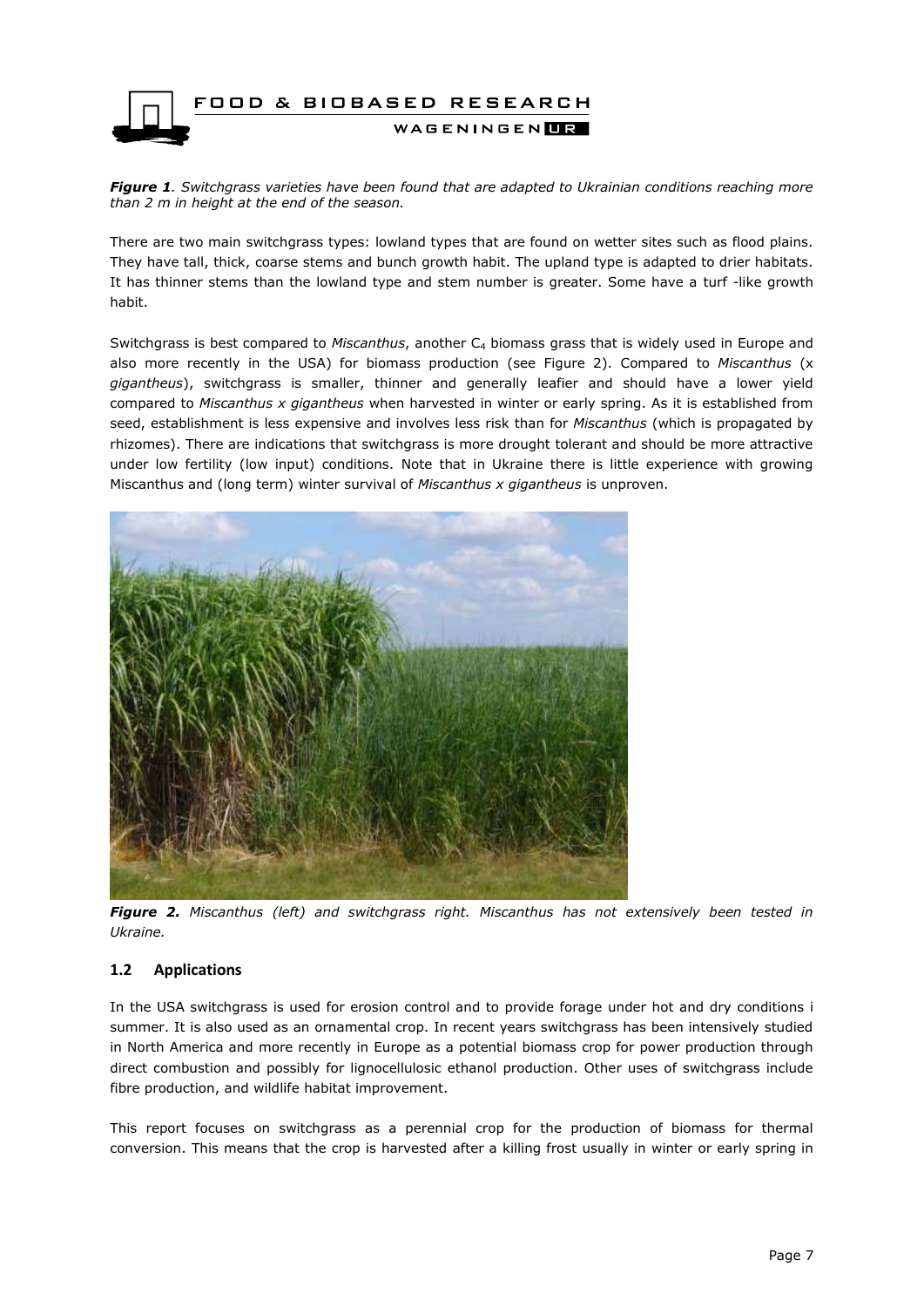

order to increase biomass quality (for thermal conversion) and reduce nutrient content. This type of management should also maximize stand persistence. If the crop would be used for forage or other purposes different management measures would be needed. The delayed harvest system for energy purposes, will reduce the content of Potassium (K) and Chloride (Cl) by up to 95%. These compounds greatly reduce the quality of biomass for thermal conversion as K lowers the ash melting point (resulting in slagging) and Cl will lead to corrosion problems in boilers.

This report presents an overview of the switchgrass experiments executed in Ukraine at different locations between 2008 and 2013 (Chapter 2) and it describes guidelines for growing switchgrass based on the experiments and on other (literature) sources and experiences (Chapter 3).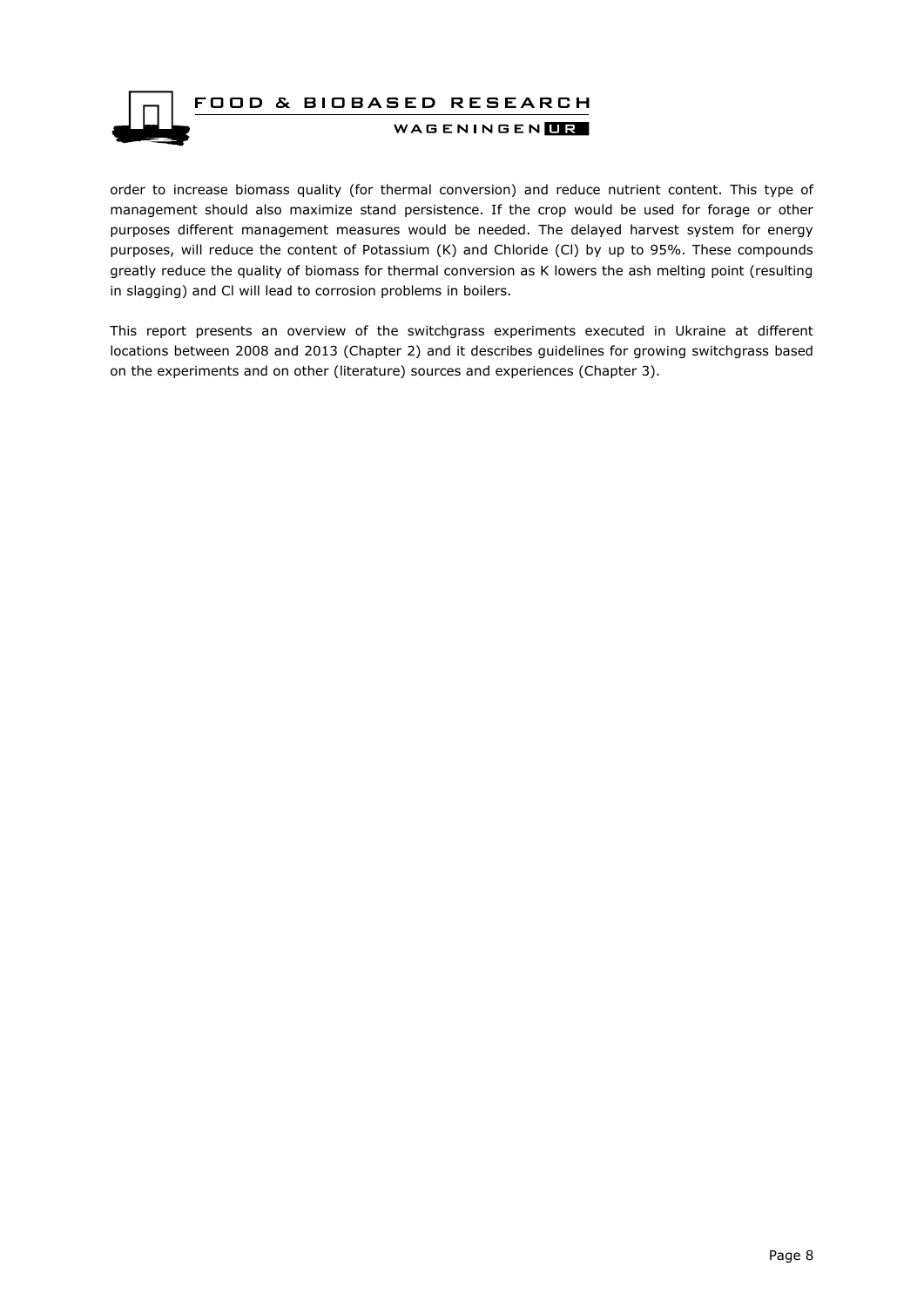FOOD & BIOBASED RESEARCH

WAGENINGENLIR

# <span id="page-8-0"></span>**2 Switchgrass tests in Ukraine**

Since 2008 switchgrass experiments have been established in Ukraine. First at the Veselyi Podil Research Station, and since 2009 – at the Yaltushka Research Station. In 2010 trials were established in Poltava on degraded soils in an abandoned quarry. In 2011 a large scale commercial switchgrass plot was established at Lviv at the Institute of Agricultural Techniques. The experiments have tested what varieties are best suited for Ukraine, yield potential of these varieties, optimal row spacing, optimal time of seeding, optimal weed control, optimal time of harvesting, etc.

At the moment (2013) the following data on switchgrass are available (see Figure 3 for the location of the sites):

- 5-year experiments at Veselyi Podil Research Station experiment station
- 4-year experiments at Yaltushka Research Station
- 2-year experiments (on degraded lands) in Poltava.
- 1-year large scale commercial experiment (Lviv region).



*Figure 3. Map of Ukraine showing the locations of the 4 sites where switchgrass experiments have been conducted since 2008. 1)Lviv Branch, 2) Yaltushka Research Station (Vinnitsa oblast), 3) Veselyi Podil Research Station, 4) degraded soils experiments near Poltava.*

The data and experience gained from the experience have been used to make a description of switchgrass crop production in Ukraine (See Chapter 3).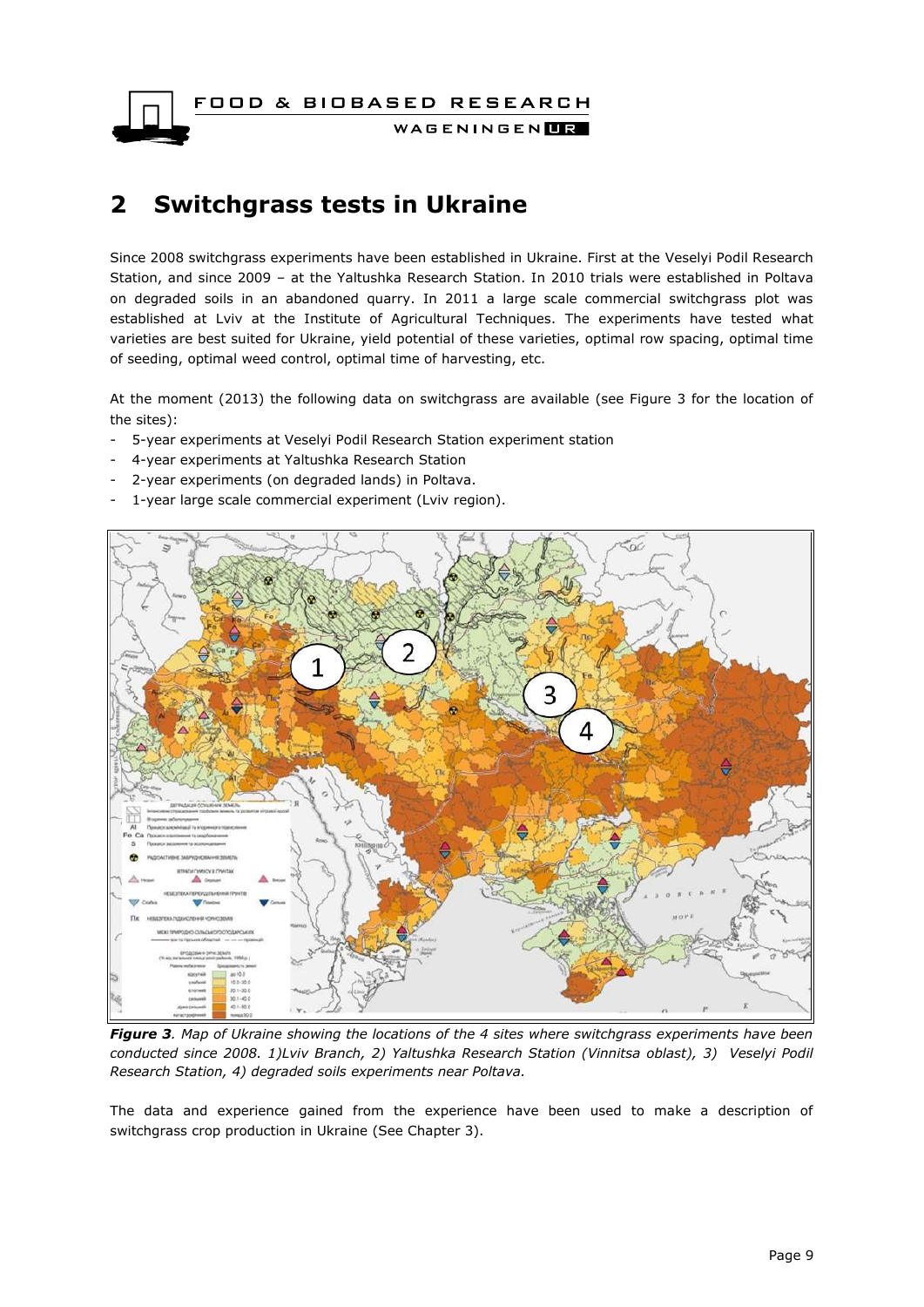FOOD & BIOBASED RESEARCH WAGENINGEN**LE** 

#### <span id="page-9-0"></span>**2.1 Veselyi Podil Research Station**

The Veselyi Podil Research station is located in the black soil region and has an average precipitation of 584 mm evenly distributed over the year. Since 2008 a number of experiments were executed including:

1. The effect of seeding depth on switchgrass establishment and productivity (variety Cave-in-Rock).

2. The effect of seeding rate on establishment and productivity (varieties Cave-in-Rock and Shelter).

3. The effect of row spacing on biomass production (varieties Cave-in-Rock and Shelter).

4. Stand survival and yields of different varieties, 3 growing seasons (varieties Kanlow, Dacotah, Nebraska, Sunburst, Forestburg, Cave-in-Rock, Carthage).

5. Stand survival and yields of different varieties, 4 growing seasons (varieties Cave-in-Rock, Alamo, Shelter, Carthage, Forestburg, Kanlow, Sunburst, Nebraska, Dacotah).

6. The effect of seeding rate and row spacing on productivity of switchgrass, 3 growing seasons (varieties Cave-in-Rock and Shelter).

7. The effect of seedbed preparation on establishment and yield of switchgrass.

#### Dry matter yields and moisture content

Average yield of best varieties was 14.3 tons in fall and 10 tons in spring. This means that over winter 29% of yield was lost mainly due to loss of tops and leaves. Note that spring harvesting should also increase long time stand survival, increase biomass quality for thermal conversion and decrease nutrient losses. Highest yielding varieties were Cave-in-Rock, Carthage and Kanlow. Moisture content decreased from 22% in fall to 11% in early spring. Note that Kanlow shows reduced survival leading to stand loss (see Figure 4).

#### Row spacing

Row spacing of 15, 30 and 45 cm was tested. General a wider row spacing yielded more or the same as the narrower row spacing. Overall it seems that a row spacing of at least 30 cm is to be recommended. A wider row spacing should also reduce the cost of seed and may make weed management by tilling between the rows easier.

#### Winter Survival

In at least one occasion Kanlow and Alamo did not survive winter in the first year. It was also observed that long term stand survival is sometimes reduced for these varieties. This is explained by the later maturity of these varieties making them vulnerable to over wintering losses.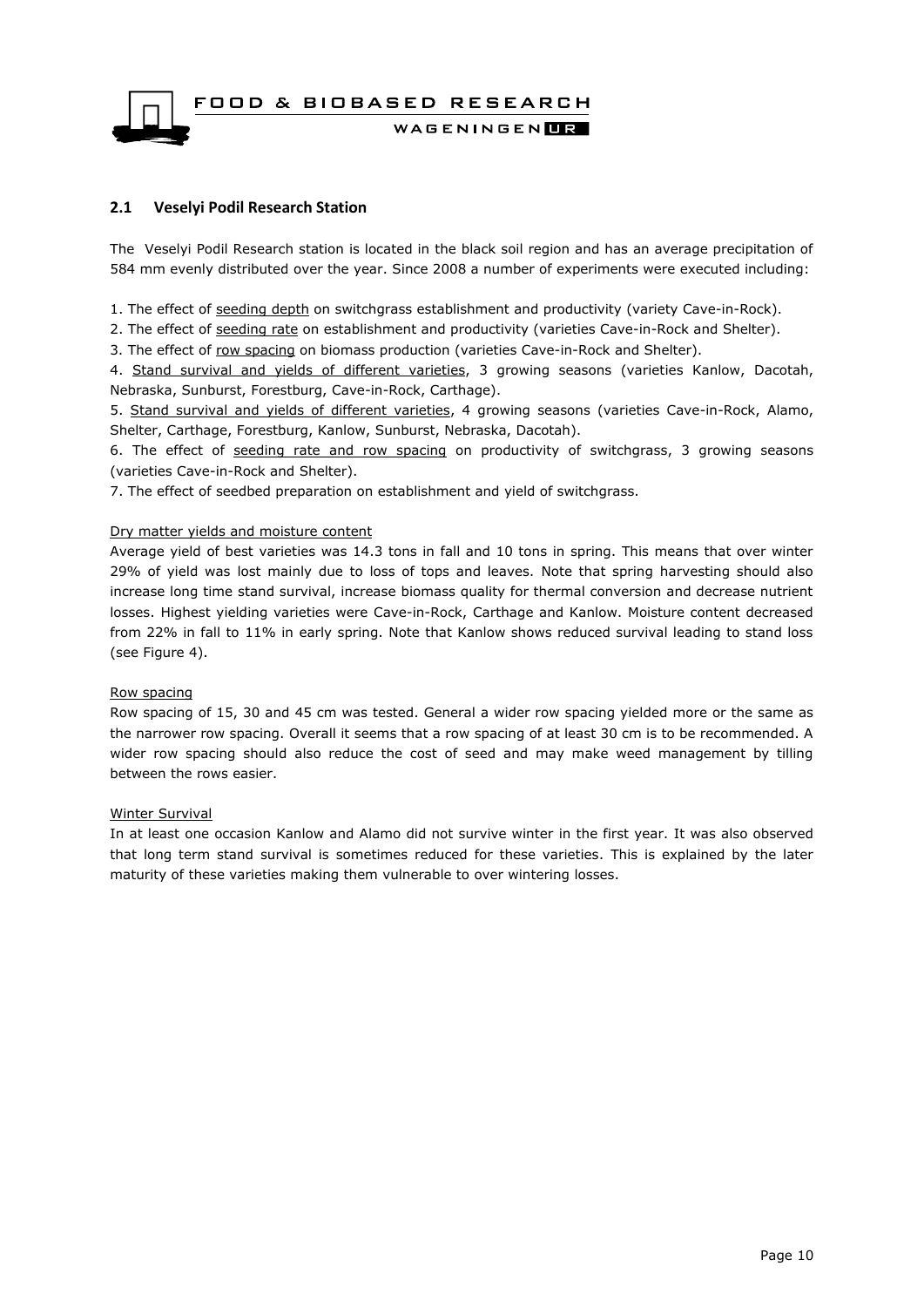



*Figure 4. Some varieties did not survive a harsh winter as shown here for Kanlow, a variety with a long growing season and high yield potential but also a large risk of overwintering losses as illustrated here (right picture).* 

#### <span id="page-10-0"></span>**2.2 Yaltushka Research Station**

The Yaltushka Research Station lies in the grey forest soil region. The average long term annual precipitation is 472 mm. A range of switchgrass test have been executed here to test:

- 1. Yield and winter survival of different switchgrass varieties
- 2. The effect of row spacing on biomass production
- 3. The effect of seedbed preparation on establishment and yield of switchgrass.
- 4. The use of a marker crop (mustard) to be able to better harrow between the rows in order to remove weeds.
- 5. The effect of seeding date on establishment and yields.

At Yaltushka similar results are obtained as in Veselyi Podil. The results indicate that wider row spacing should be favourable (see Figure 5).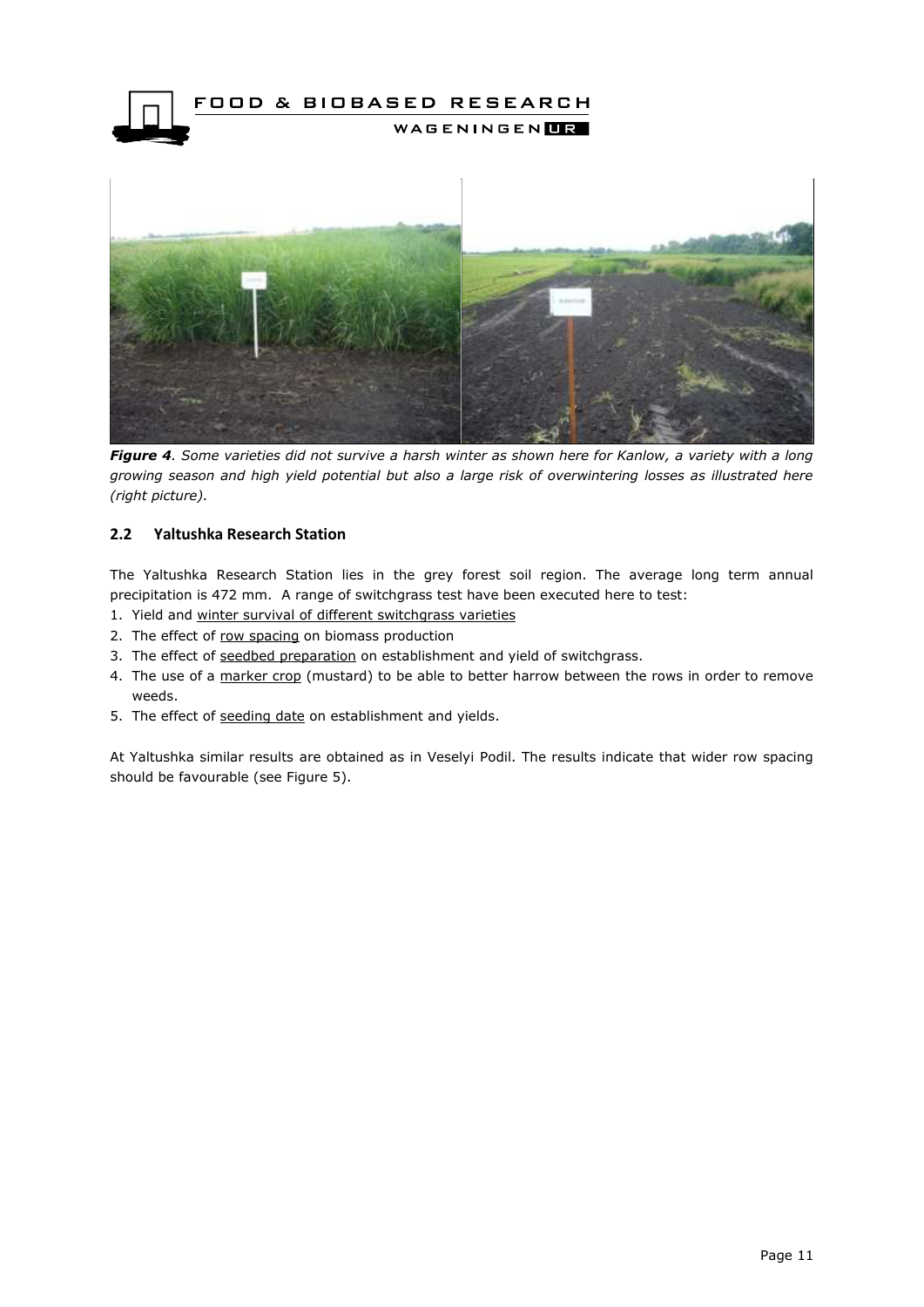



*Figure 5. Switchgrass in spring at 15, 30 and 45cm spacing in Yaltushka.*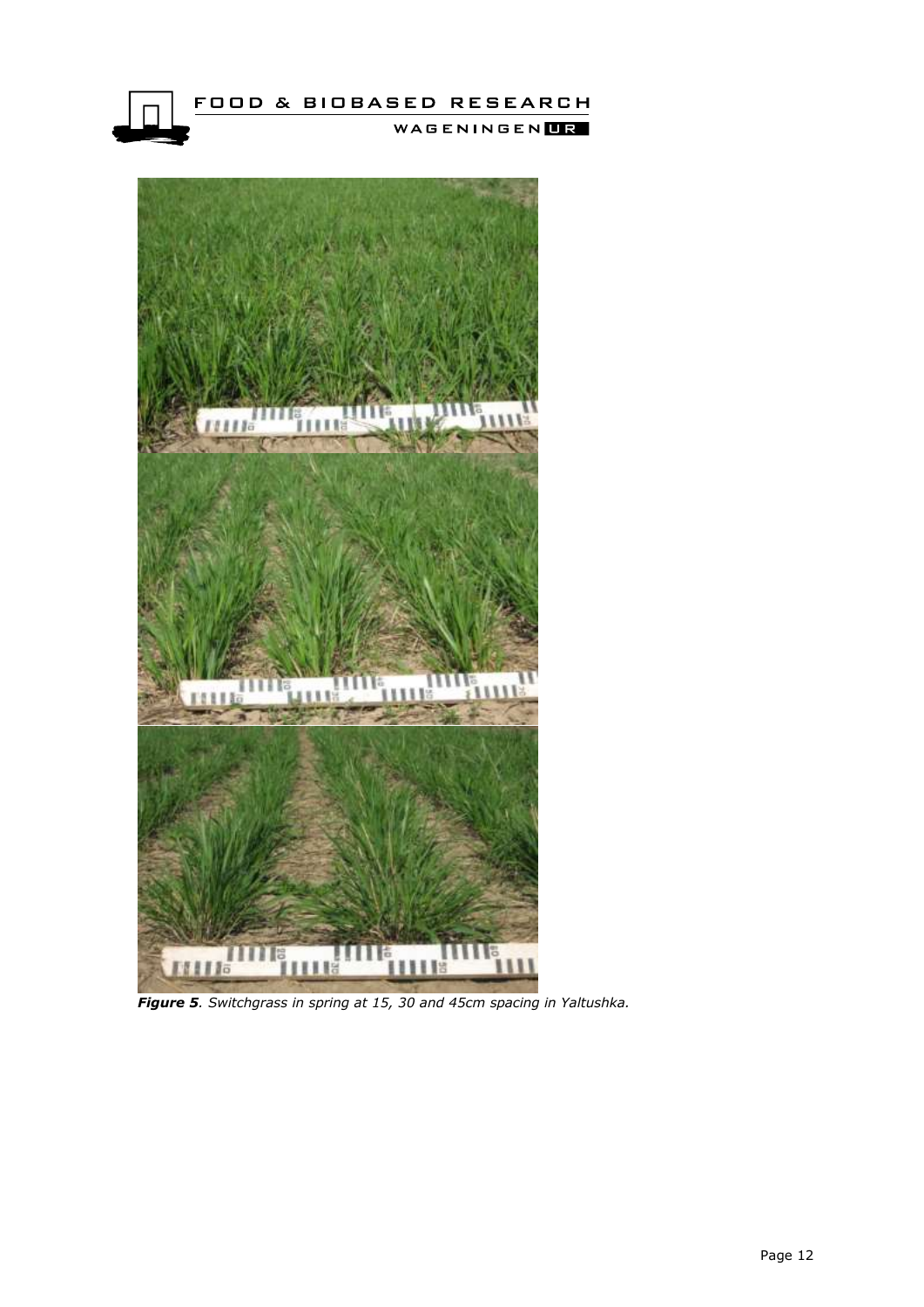FOOD & BIOBASED RESEARCH WAGENINGENLIR

#### <span id="page-12-0"></span>**2.3 Poltava, degraded soils in an abandoned quarry.**

The experiment was set up in 2011, it includes switchgrass varieties: Cave-in-Rock, Carthage, Forestburg. The varieties Alamo and Kanlow died during winter.

The 3 varieties were tested at 30 and 45 cm row spacing on degraded soils. Results are presented in Figure 6. Here too wider row spacing showed higher DM yields.



*Figure 6. Dry matter yield after one year of varieties Cave-in-Rock, Carthage and Forestburg grown at 30 and 45 cm row spacing.* 

#### <span id="page-12-1"></span>**2.4 Lviv region, large scale commercial experiment**

In 2012 3 ha of variety Cave-in-Rock and 2 ha of variety Carthage was established in the Lviv region. The lessons learned in the experiments were used to establish the fields successfully (Figure 7 and 8). Regrowth in 2013 will show if winter re-growth is also successful.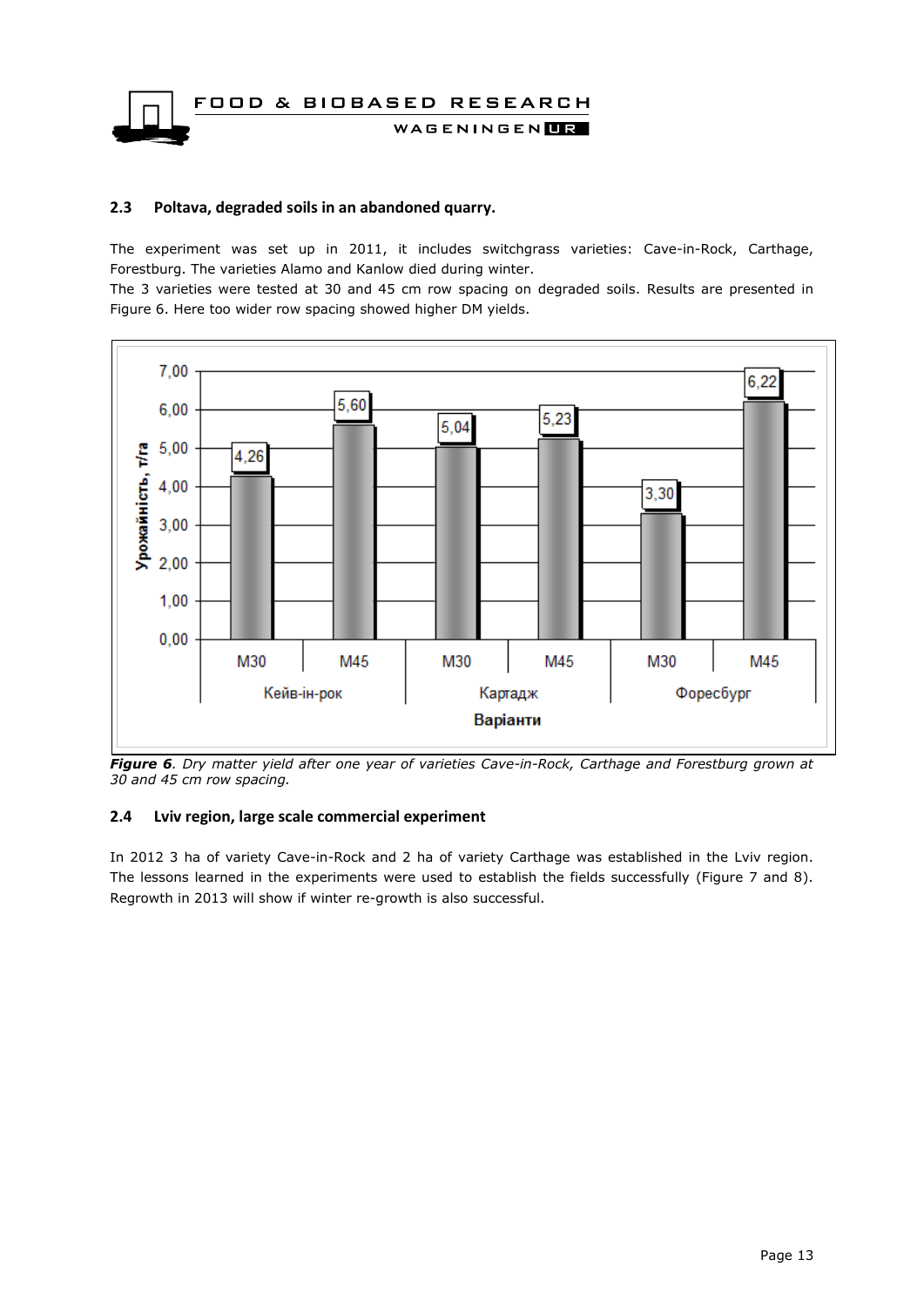



*Figure 7. 5 ha Switchgrass field established in 2012 in the Lviv region of Ukraine.* 



*Figure 8. Switchgrass field on November 16 2012 in the Lviv region of Ukraine.*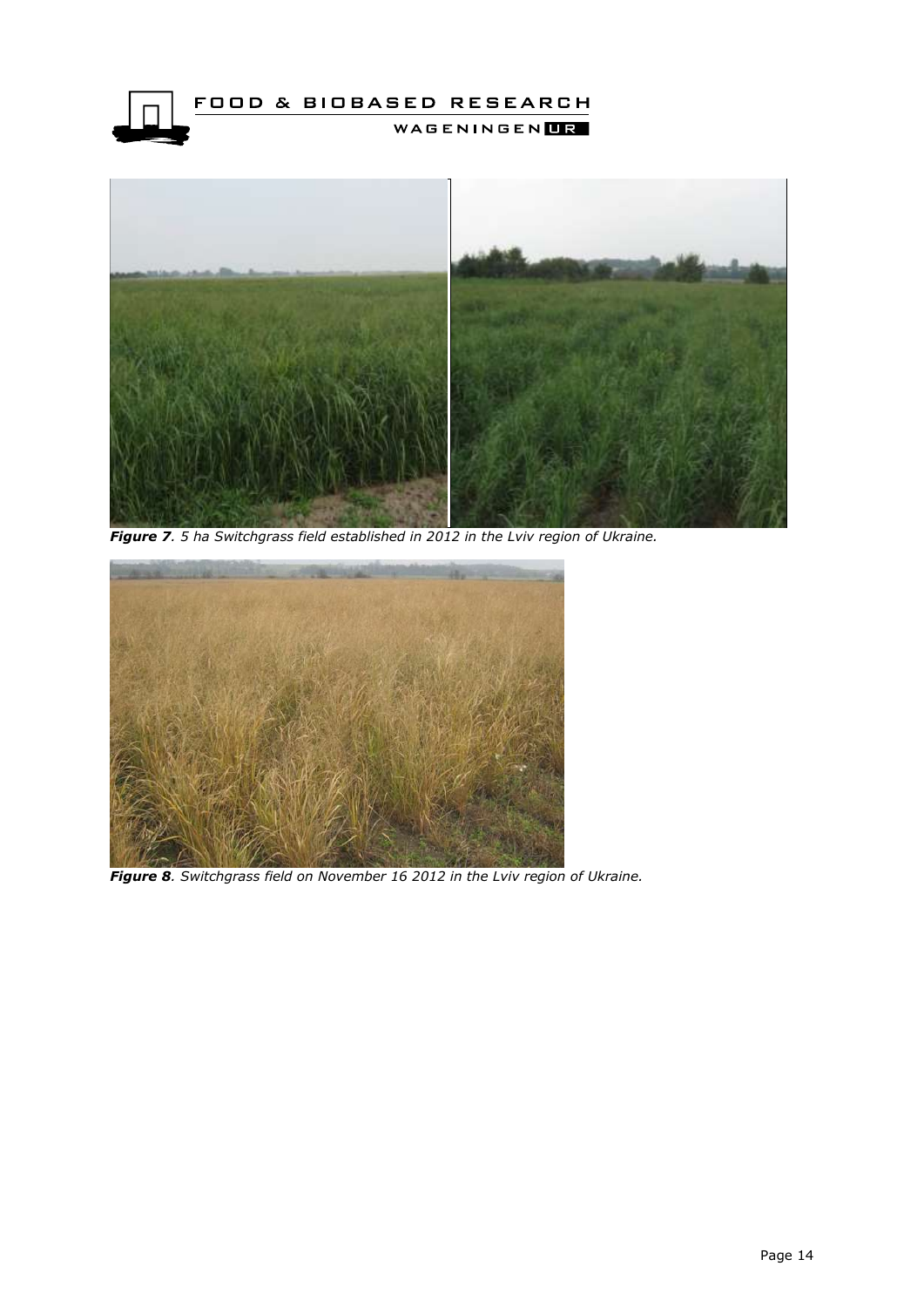FOOD & BIOBASED RESEARCH



WAGENINGENLIR

### <span id="page-14-0"></span>**3 Switchgrass management in Ukraine**

#### <span id="page-14-1"></span>**3.1 Site selection**

Switchgrass is adapted to a wide range of soils though deep soils that have good water holding capacity and adequate drainage are best for switchgrass. Shallow soils, stony soils and occasionally waterlogged soils are also suitable. When grown under low soil fertility and pH (acidity) amendments may be used to increase pH though benefits may be limited as switchgrass is quite resistant to low pH conditions.

#### <span id="page-14-2"></span>**3.2 Previous crop and site conditions**

Sites with severe weed problems should be avoided. If this is not possible weed management should be started well in advance of planting. Spring and summer germinating weeds, especially perennial weeds can be a serious threat to switchgrass establishment. It is important to plan well ahead. Start weed elimination strategy in the year before planting. Control of perennial weeds will be better because any re-growth can be dealt with before switchgrass is sown. Take into account any specific requirements resulting from the previous crop for example, avoid leaving surface residues because it can interfere with sowing and prevent good seed to soil contact.

Switchgrass is slow to establish and it is important to follow basic guidelines that have proven successful in North America and Europe in more recently in Ukraine. It is important to eliminate perennial weeds in particular, since these are most difficult to control after the crop has been planted. Prior to cultivation, compacted may be sub-soiled. After ploughing, use any secondary cultivation necessary to produce a firm fine seedbed. It has been shown both in the USA and in Westerm Europe that no-till drilling is also possible (this has not been tested in Ukraine yet).

#### <span id="page-14-3"></span>**3.3 Soil fertility**

Neutral pH status of the soil is ideal. Still, switchgrass is well adapted to low fertility and acid soil conditions. It has a large and deep root system that is very efficient in scavenging nutrients. Therefore soil samples should be taken from 0 to 150 cm at the start and at 2 or 3 year intervals. Fertility, especially N, should not be applied before seeding, as fertilisation in the first year benefits weeds more than switchgrass. Phosphorus (P) and potassium (K) should only be applied if soil availability is low. Switchgrass has been shown to utilise mycorrhizae for efficiently taking up of phosphorus.

When soils have a good supply of nutrients no nutrient response has been shown over many years in western Europe (UK and The Netherlands). Therefore it is recommended to only apply fertilisation if nutrients are deficient in the first year. In the following years it is recommended to apply nutrients at a rate that is equal to amount of nutrients removed with the biomass at harvest. This is also a requirement is most biomass sustainability certification systems that require that soil quality has to be maintained or improved. In case of nitrogen natural deposition of nitrogen may also be subtracted. In Ukraine natural deposition of nitrogen should be around 10 kg N per ha per year. Typical N content of delayed harvested biomass should be 5 g N/kg DM (±50%). At 10 tons DM yield and a typical N deposition of 10 kg N per ha per year, fertilisation should therefore be approximately 40 kg N per ha per year. P content of biomass should be expected to vary between 0,5 ad 1 g/kg DM. K content is much reduced during overwintering reaching form less than 1 to 3 g/kg DM. N fertilisation is generally applied yearly while P and K is generally applied every 3 years.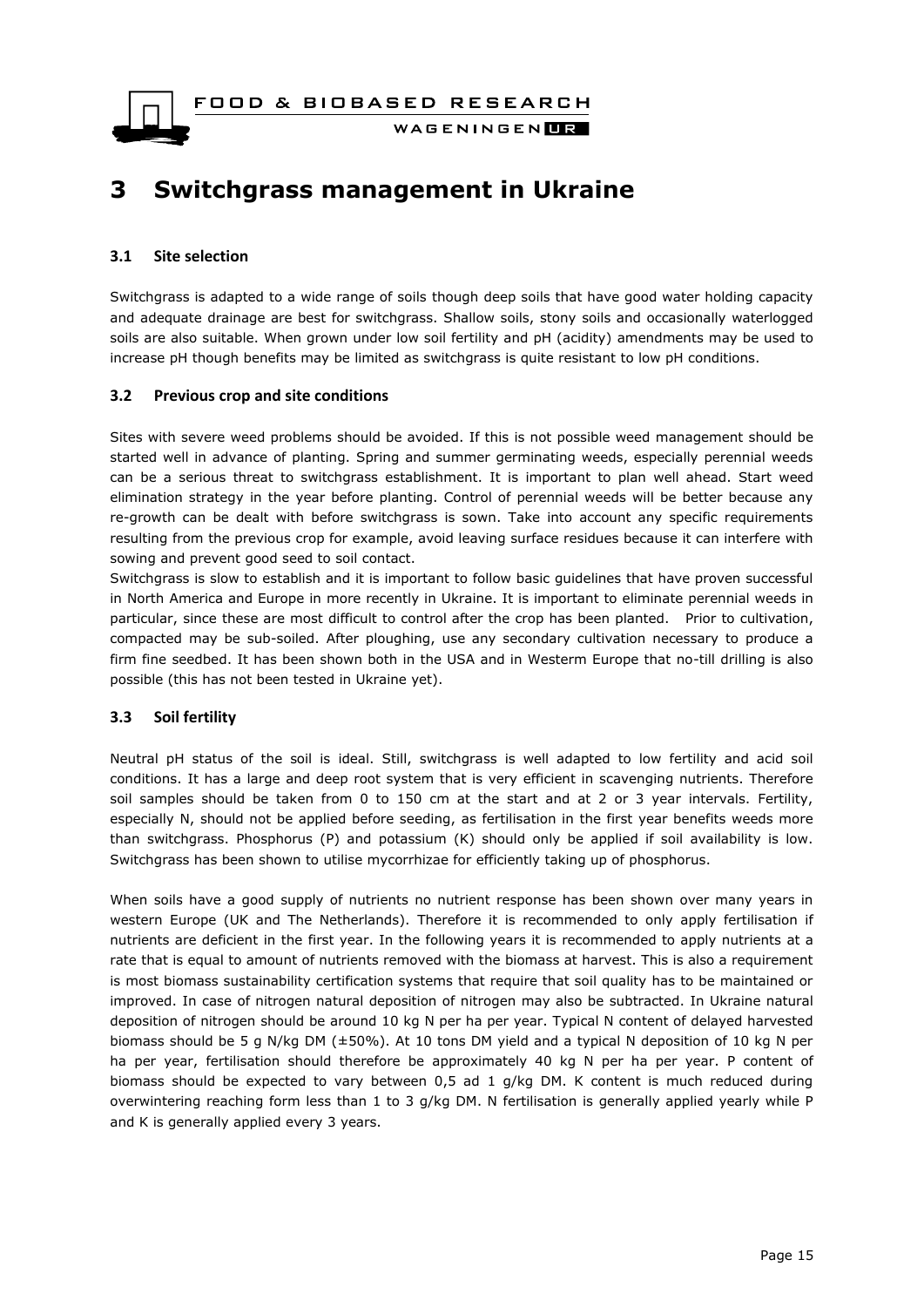

Keep in mind that high N applications may contribute to lodging. Lodging has been observed at several experimental sites and can reduce yield and increase moisture content of the biomass at harvest.

#### <span id="page-15-0"></span>**3.4 Variety choice**

A number of varieties are available from North America that have been found to be adapted to Ukrainian conditions (see Figure 3 for a map of testing sites). The most important factor determining area of adaptation of switchgrass varieties is latitude of origin.

Varieties originating at southern latitudes will generally not survive winter in northern Ukraine. Varieties originating from northern latitudes (in North America) will survive winter easily but will not produce much biomass.

See Table 1 for an overview of (9) switchgrass varieties tested in Ukraine, their latitude of origin and the yields that were found at different experimental sites in Ukraine. Varieties Forestburg, Sunburst, Nebraska, Dacotаh have a shorter growing season and show relatively lower yields. Carthage, Kanlow, Alamo, Cave-in-Rock and Shelter have higher yields. The most yielding varieties were Kanlow, Carthage and Cave-in-Rock. Still, Kanlow and certainly Alamo have shown, as may be expected, winter partial or even complete winterkilling. Cave-in-Rock may be the variety of first choice based on current results.

|                            | Origin            | Latitude | Tested in the | Winter                   | Yield in ton DM per year |                          |                          |        |
|----------------------------|-------------------|----------|---------------|--------------------------|--------------------------|--------------------------|--------------------------|--------|
|                            |                   |          | Ukraine*      | hardiness                | Year 2                   | Year 3                   | Year 4                   | Year 5 |
|                            |                   |          |               |                          |                          |                          |                          |        |
| Dacotah                    | North Dakota      | 46,30    | V             | $+$                      | $\overline{\phantom{a}}$ | 7,8                      | 7,0                      | 7,4    |
| Nebraska                   | northern          | 42,60    | V             | $\ddot{}$                | $\overline{\phantom{a}}$ | 12,8                     | 10,4                     | 11,6   |
|                            | Nebraska          |          |               |                          |                          |                          |                          |        |
| Sunburst                   | South Dakota      | 43,80    | V             | $\ddot{}$                | $\overline{\phantom{a}}$ | 14,3                     | 12,8                     | 13,6   |
| Forestburg                 | South Dakota      | 44,20    | V             | $\ddot{}$                | $\overline{\phantom{a}}$ | 12,5                     | 11,4                     | 12,0   |
| $\boldsymbol{u}$           |                   |          | P             | $\ddot{}$                | 6,2                      |                          |                          |        |
| Cave-in-Rock               | southern Illinois | 38,30    | V             | $\ddot{}$                | $\overline{\phantom{a}}$ | 16,8                     | 14,9                     | 15,9   |
| W                          |                   |          | Y             | $\ddot{}$                | $\overline{\phantom{a}}$ | 17,0                     | 12,8                     |        |
| $\boldsymbol{v}$           |                   |          | P             | $+$                      | 5,6                      |                          |                          |        |
| $\boldsymbol{u}$           |                   |          | L             | $\ddot{}$                | $\blacksquare$           |                          |                          |        |
| Carthage                   | North Carolina    | 36.00    | V             | $\ddot{}$                | $\overline{\phantom{a}}$ | 14,2                     | 15,6                     | 14,9   |
| $\boldsymbol{u}$           |                   |          | P             | $+$                      | 5,2                      |                          |                          |        |
| Kanlow                     | central           | 34,80    | V             | $+$ / -                  | $\overline{\phantom{a}}$ | 13,6                     | 16,6                     | 15,1   |
|                            | Oklahoma          |          |               |                          |                          |                          |                          |        |
| $\boldsymbol{\mathcal{U}}$ |                   |          | P             | $+$ / -                  | 3,1                      | $\overline{\phantom{a}}$ | $\blacksquare$           |        |
| Alamo                      | south             | 27,00    | V             |                          | $\mathbf 0$              | $\overline{\phantom{a}}$ | 14,5                     |        |
|                            | Texas             |          |               |                          |                          |                          |                          |        |
| $\boldsymbol{\mathcal{U}}$ |                   |          | P             | $\overline{\phantom{a}}$ | 0                        | $\overline{\phantom{a}}$ | $\overline{\phantom{a}}$ |        |
| Shelter                    | West Virginia     | 41,70    | V             | $\ddot{}$                | $\overline{\phantom{a}}$ | $\overline{\phantom{a}}$ | 19,1                     |        |

**Table 1. List of switchgrass varieties tested in Ukraine including characteristics and main result of tests in Ukraine. Switchgrass yields were measured at the end of season, mostly after a killing frost.**

\* note:

V - Veselyi Podil Research Station Locations: 49.616883, 33.24185 and 49.607519, 33.225682

Y - Yaltushka Research Station. Location: 48.999901, 27.452044

P - Poltava (degraded soils). Locations: 49.595507, 34.447551 and 49.626885, 34.174637

L - Lviv Branch. Location: 50.116478, 23.710492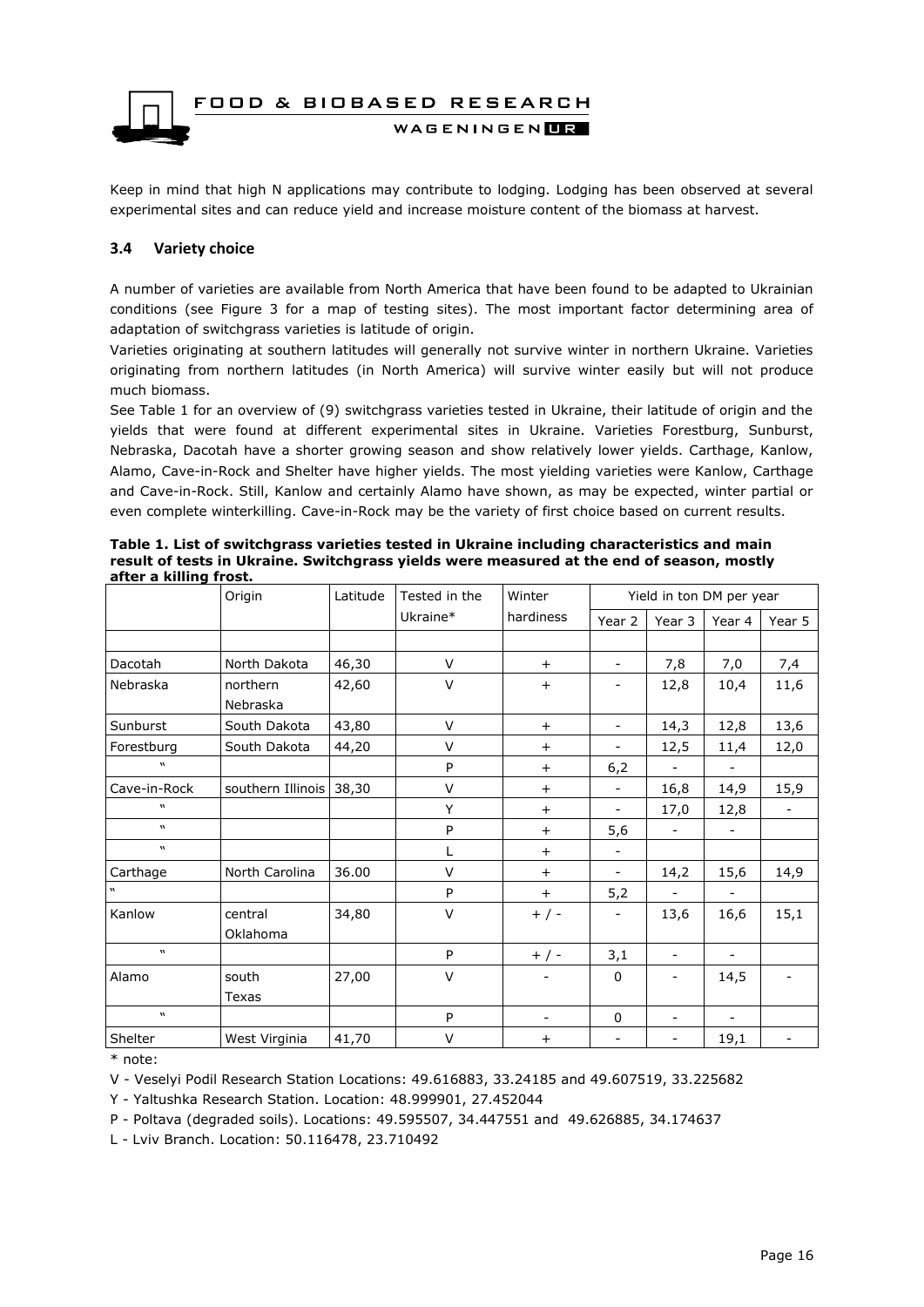

#### <span id="page-16-0"></span>**3.5 Seeding and timing of seeding**

Switchgrass should be sown in late spring in Ukraine. Fall seeding is sometimes used in North America but seems to be more problematic. As with maize (*Zea mays*), switchgrass needs high temperatures (> 15 C) to germinate and to grow. Time of seeding for switchgrass is therefore a compromise: Too early will lead to risk of frost damage, slow germination and growth, leading to more competition from fast growing weeds.

Sowing too late will lead to risk of drought and stand loss and may result in delayed plant development and plants that are not mature enough to survive winter. Therefore it is recommended to seed when soil temperatures of 10C and above can be expected and when soil is sufficiently moist, though not too wet. Dry seedbeds will result in poor or no germination and establishment failures. In general switchgrass should be established at the same time as maize (*Zea mays*). In Ukrainian tests late May or early June seeding has been successful (2008 and 2009) but also unsuccessful (in 2010) due to a severe drought. Seed can be sown in a conventional manner with a drill or broadcast (see Figure 9).



*Figure 9. Example of switchgrass seeding in Ukraine.* 

Whatever method is used, rolling before and after sowing is essential for good germination to take place. This will ensure good seed to soil contact. Sowing depth should be about 10mm. No-till establishment has also been tested though with a lower success rate compared to seeding in a well prepared seedbed. Further research to develop this option may be needed.

#### <span id="page-16-1"></span>**3.6 Seeding rate and drilling equipment**

Switchgrass seeds often have a high degree of dormancy. Germination rates of the seed can vary widely, from less than 5% to more than 90%. Seed germination rate is low just after harvest and may increase as the seed is aged. Dormancy breaking methods have been used but

In general it is recommended to seed at least 100 to 200 germinating seeds per  $m^2$ . To be able to predict the germination rate of switchgrass it is recommended to do a "sand box test" . This means that seeds are seeded at 1 cm depth in a box containing sand which is kept most. The box is kept at room temperature and monitored for 2 weeks for seedling emergence. After 1 week emergence may start. The germination rate (%) is used to calculate how many seeds have to be seeded per meter to reach a field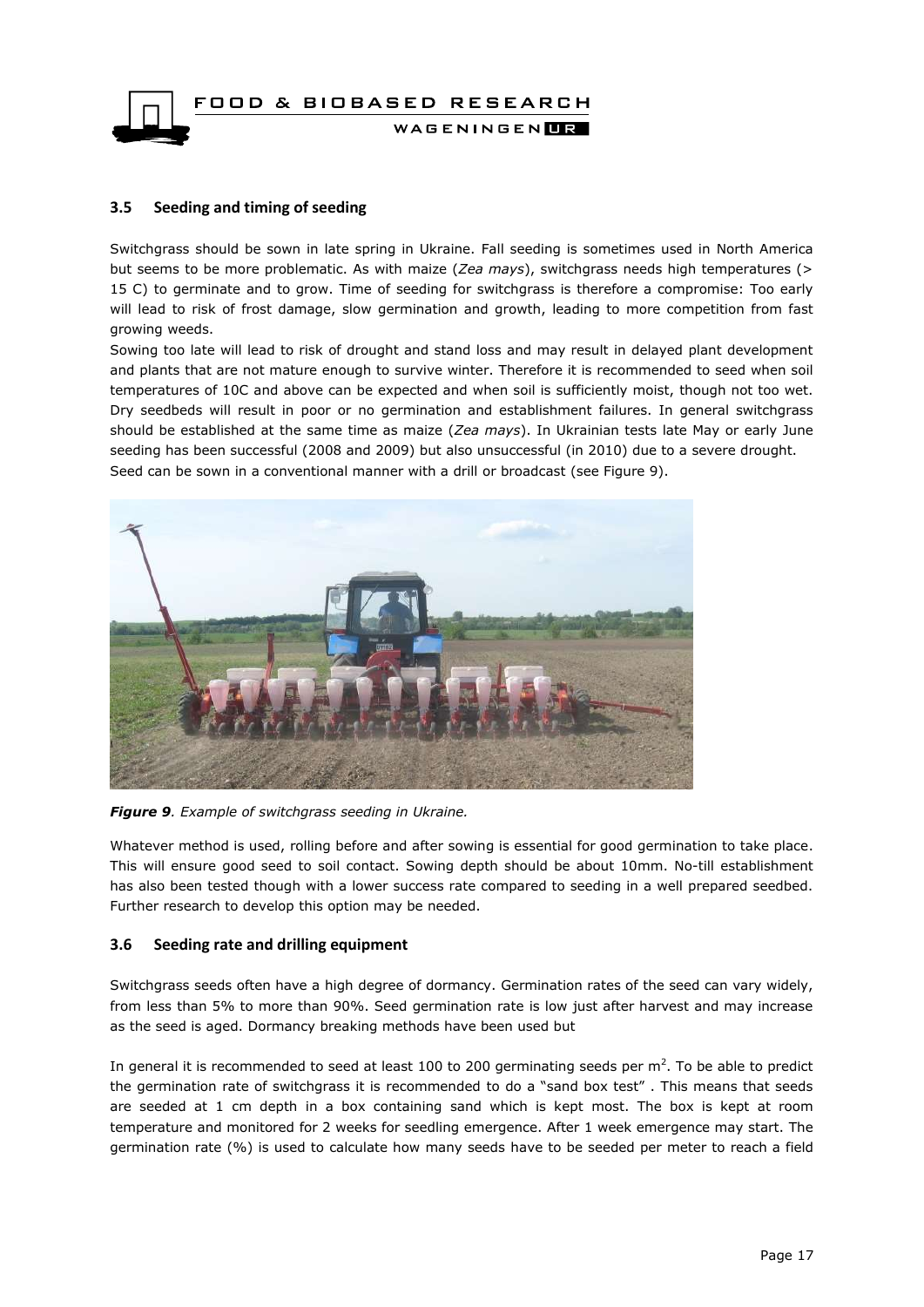

germination rate of 200 per m2. If the sand box test shows that the germination rate is 70%, the number of seeds that have to be seeded is:  $100/70 \times 200 = 286$ . In general this means that the seeding rate will need to be between 6 kg and 15 kg seed/ha.

Switchgrass seeds are small, and have a hard polished skin. There are about 500-1000 seeds/g depending on the variety. If a cereal drill is used, it may require a small seeds roll to be fitted. The seed drill must be capable of sowing the seed evenly along the row. Optimal row spacing is generally larger for switchgrass grown for biomass than for switchgrass grown for forage. Literature shows that wider row spacing are optimal for biomass production. This has also been shown in Ukrainian (See example in Figure 10). A row spacing of 45 has shown to be best in tests in Ukraine. This wider row spacing will also allow mechanical weed control, which has been practised with success in Ukraine.



*Figure 10. Experiments in Ukraine show that wider row spacing of 30 and preferably 45 cm is best ( Yaltushka, Ukraine)*

#### <span id="page-17-0"></span>**3.7 Weed control and pests and diseases**

switchgrass growth is slow in the first year and seedling competition with weeds is always problematic. The goal of switchgrass management in the first year is to have a stand that is strong enough to survive the winter and re-grow in spring. In the first year weeds will always be a problem which has to be managed. When this can be achieved, generally no further weed control should be necessary in following years as switchgrass will out-compete weeds when temperatures increase in spring. Good and timely seedbed preparation, possibly preceded by a false seedbed, is necessary. Glyphosate can be applied before seedbed preparation to reduce weeds. Few tests on herbicide use have been conducted in Ukraine.

Mechanical weed control measures have been proven effective in switchgrass. Generally mowing of weeds just above switchgrass height is practised. In Ukraine harrowing in-between rows of young switchgrass plants has been practised with success (see Figure 11). If this is done in a time before weeds are too large no herbicides may even be needed. The use of mustard seed as a market crop to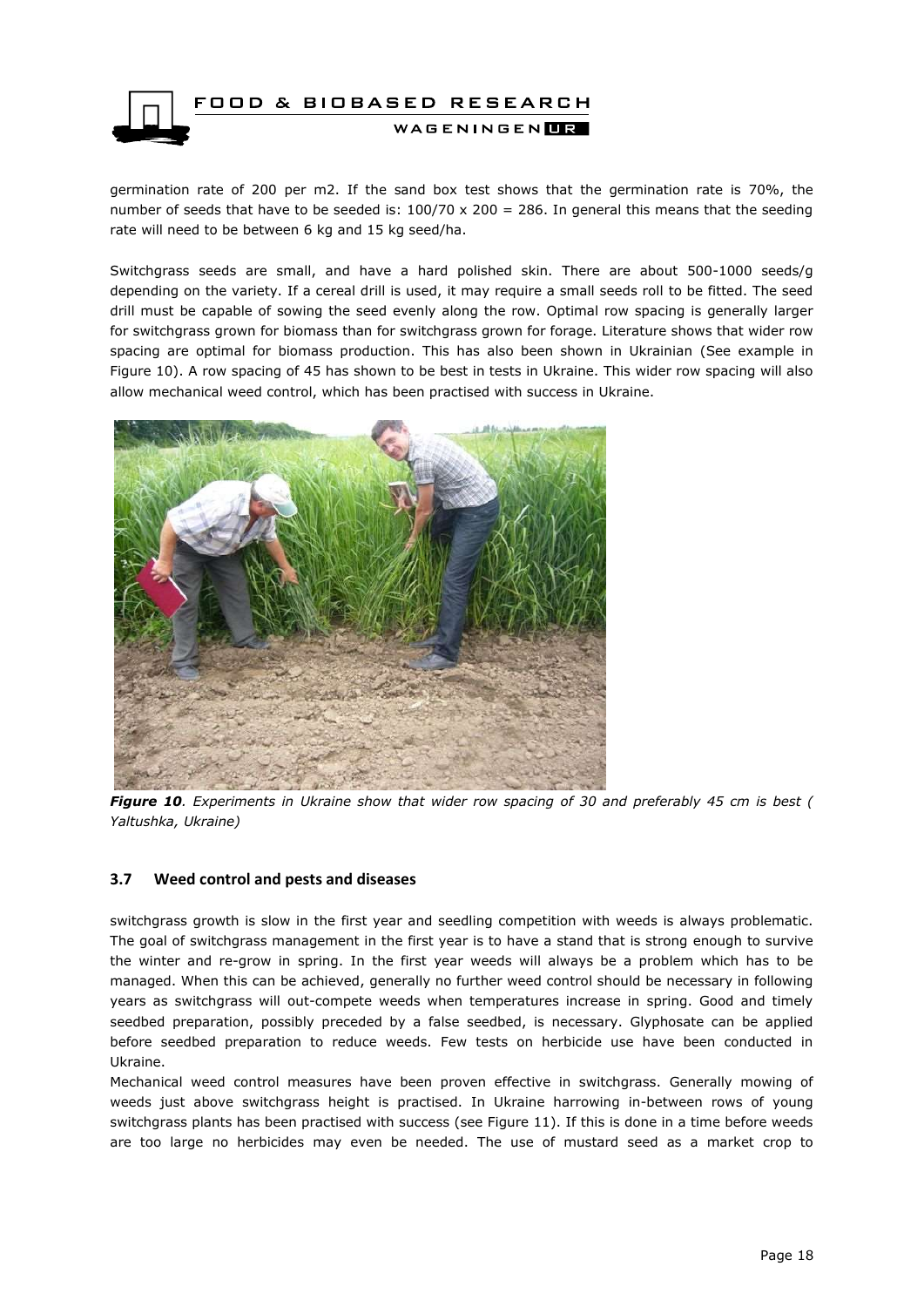

distinguish the rows when harrowing between the rows to remove weeds has also been tested with success in Ukraine.



*Figure 11. Interrow tillage on switchgrass is effective in weed management in the first year in Ukraine.*

To increase the chances of adequate establishment and re-growth after the first winter, glyphosate can be used to check weeds before switchgrass emerges. To check broadleaf weeds ioxynil, bromoxynil, mecoprop, bentazone, and CMPP have been used on switchgrass.

Some of the herbicides can cause scorching and check growth especially in young at early growth stages of switchgrass. Therefore it is advised to first test the herbicides on a few switchgrass plants/seedlings before applying them on a larger scale. Diseases have not been reported as a problem in any of the switchgrass experiments in Ukraine so far.

#### <span id="page-18-0"></span>**3.8 Yield development**

Large scale switchgrass production (in a delayed harvest system) has only been started in 2012 in Ukraine, so research experience is still limited. Based on current research results we expect that switchgrass yields will vary between 7.7 ton DM matter on lower quality soils and up to 12 tons dry matter on good soils in a delayed harvest system. Results in Ukraine have shown that delayed harvest will reduce DM yields by almost 30% (for the 5 best varieties in a test). So fall yields could be almost 50% higher compared to early spring harvest, albeit with lower quality for thermal conversion and higher cost for fertilisation.

Yields may increase as better varieties and production methods are developed during the next decades. Maximum yield potential may be expected to take a few years to develop and is faster on light soils than on heavy soils. Yield in the first year is low and may not be economic to harvest at low yielding sites. In the second year yields 50 to 75% of potential may be reached. Early frosts or droughty conditions may delay the development of full yield potential.

#### <span id="page-18-1"></span>**3.9 Harvest**

When switchgrass is produced for biomass (energy, fibre, etc.) delayed harvest in winter/early (March/April) spring is recommended. Harvesting the crop before senescence (in fall) will lead to lower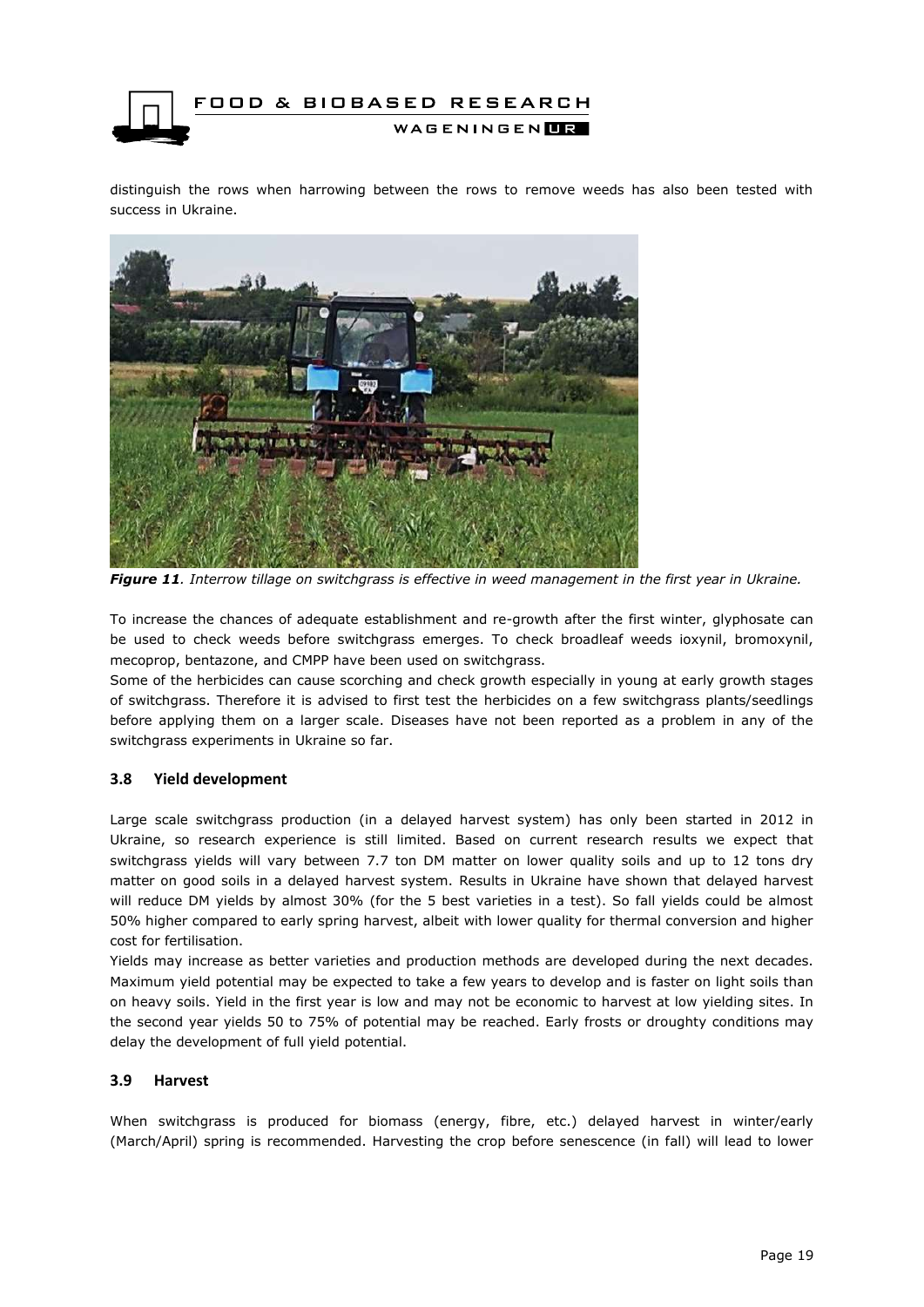

winter survival and reduced spring re-growth, higher nutrient removal and possibly leading to stand loss over time. The harvest is executed using normal grass baling methods and equipment. If the crop is to be stored for a longer period the moisture content should not be above 15 to 20%. The rate of dry-down and the moment of re-growth determine the harvest window in winter/early spring. If the crop is not lodged, the crop has had time to senesce adequate moisture content reduction will be reached before spring. Test in Ukraine have shown that in fall moisture content of was reduced from 22% in fall harvesting to 11% when harvested in early spring. This would mean that fall harvested switchgrass would have to be dried before it could be stored.

#### <span id="page-19-0"></span>**3.10 Seed production**

As explained above the best variety for a given latitude is a variety that will have a long vegetative growing period, to maximise biomass accumulation. At the same time the variety will have to mature early enough to winter harden (and translocate nutrients to belowground organs) to survive winter and be able to re-grow in winter. In a normal year a variety that provides the best compromise between yield and winter survival will not produce much viable seeds in Ukraine. If seeds production is required the varieties will have to be grown further south where the growing season is long enough for all the plants to produce ripe seeds.

#### <span id="page-19-1"></span>**3.11 Production cost**

Large scale plantings have only been stared in 2012 and should yield much specific information of switchgrass production cost under practical conditions. In the Pellets for Power project the production cost for switchgrass (up to delivery to the pelleting plant) has been estimated for Ukraine for low productive conditions and under high productive conditions (see Table 2 for details on the location and Poppens et al. 2013 for details on the analysis). Land rents were assumed €20 and €40 per ha per year, for low and for high quality land respectively. Interest rates were not taken into account.

| <b>Characteristic</b>        | <b>High productive</b><br><b>Veselyi Podil</b> | Lower productive<br>Yaltushkiv |
|------------------------------|------------------------------------------------|--------------------------------|
| Climate                      | Cool dry                                       | Cool dry                       |
| Topography                   | Flat                                           | Rolling                        |
| Land degradation             | Few saline soils                               | Acid soils                     |
| Soil type                    | Chernozems                                     | Phaeozems                      |
| $SOC_{REF}$ stock (ton C/ha) | 117 ton C/ha                                   | 86 ton C/ha                    |
| Unused / abandoned land      | $\sim$ 2%                                      | $\sim$ 25%                     |
| Switchgrass yield            | 12 ton DM/ha                                   | 7 ton DM/ha                    |
| Avg. distance to pelletizer  | $7.1 \text{ km}$                               | 13.2 km                        |

The results are shown in Figure 12. The cost of switchgrass delivery to the pellet plant was estimated at €52 per ton pellet under low productive conditions and €42 per ton pellet under high productive conditions. This implies that the economic cost of switchgrass biomass delivery from low productive land is 22% higher. The difference in cost was mainly due to higher cost of field operations per ton switchgrass of  $\epsilon$ 6.81 for the low productive conditions versus  $\epsilon$ 3.97 for the high productive conditions. Also the transport cost was 44% higher for the chain based on low productive (often previously unused) land. The cost for pelletisation for both chains is estimated at €33 per ton pellet.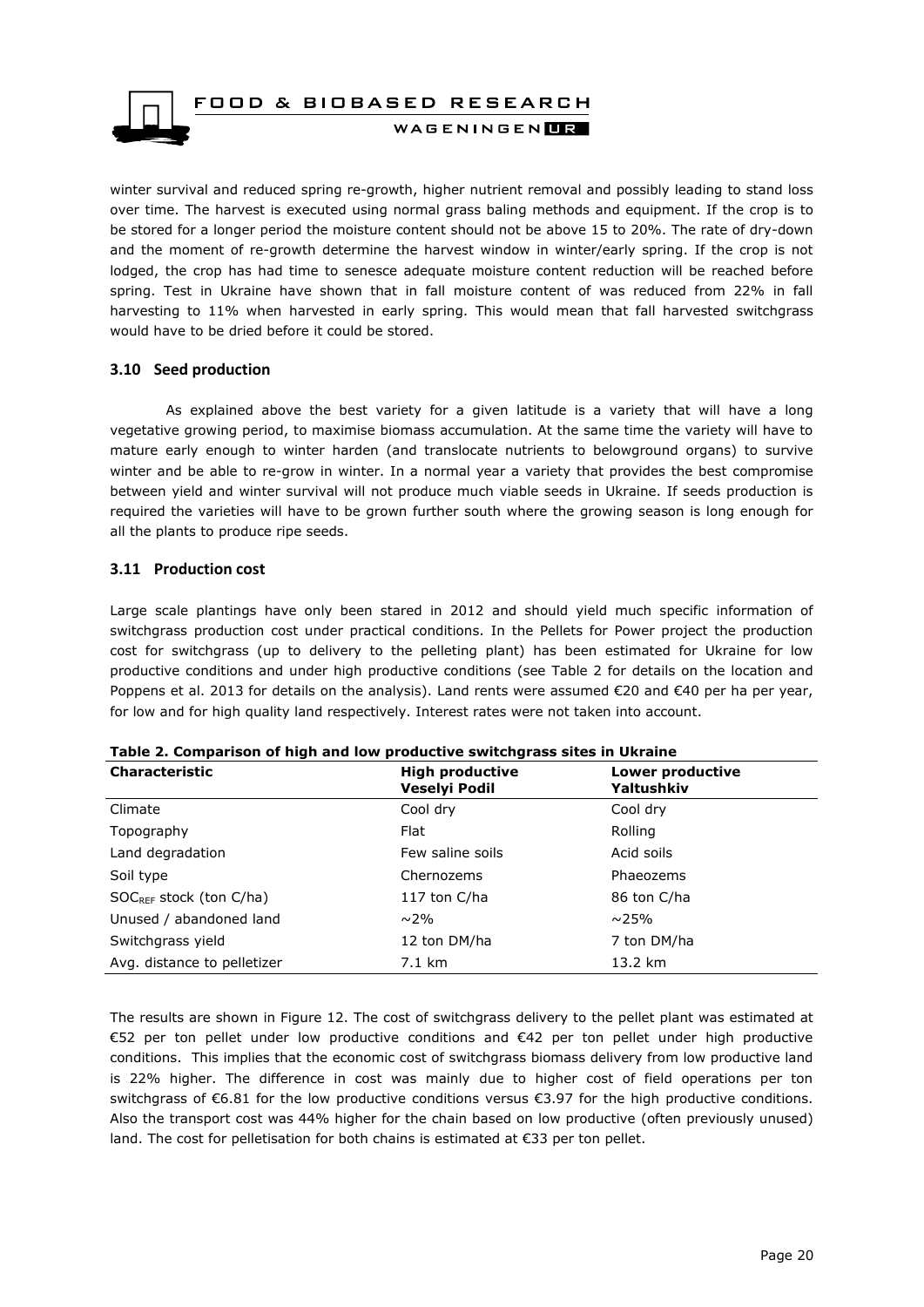

The cost for transport to a co-firing power plant in The Netherlands was estimated at  $\epsilon$ 48 per ton. The overall delivery cost is estimated at €133 per ton pellets for switchgrass pellets from low productive land, versus €123 per ton pellet for system based on growing switchgrass on good land. These cost are comparable to current wood pellet prices.



*Figure 12. Delivery cost of switchgrass under low productive conditions and under high productive conditions.* 

#### <span id="page-20-0"></span>**3.12 Environmental and Green House Gas impact**

Switchgrass environmental impacts and potential for certification under the bioenergy standard NTA8080 has been analysed in the Pellets for Power project (Poppens et al, 2013; Poppens and Hoekstra, 2013). Due to the low inputs switchgrass is very likely to have favourable environmental impact in water quality, erosion, emissions, etc. when compared to rotation crops.

As switchgrass is grown for bioenergy a positive GHG balance compared to the fossil fuel that it replaces is very important.

The GHG emissions were calculated for 4 scenario's:

- 1. Domestic use of the switchgrass pellets for heat generation with an average transport distance of 30 km by truck.
- 2. Transport via train and vessel to the Netherlands and co-firing in a coal plant
- 3. Transport via train and river barge to the Netherlands and co-firing in a coal plant
- 4. Transport via truck to the Netherlands and co-firing in a coal plant

The balance was calculated and a comparison was made between using coal to fire an electricity plant in the Netherlands and using switchgrass pellets grown in Ukraine or using switchgrass for heating in Ukraine (for details see Poppens et al., 2013).

The results are presented in Figure 13. The largest emissions are due to the processing, as the pelletizing process requires relatively large electricity inputs, in addition electricity use in Ukraine has a high CO<sub>2</sub> emission due to the large scale use of fossil coal. For the export scenario's (2,3,4) the emissions from transport are also large, which is not unexpected, considering the large distance.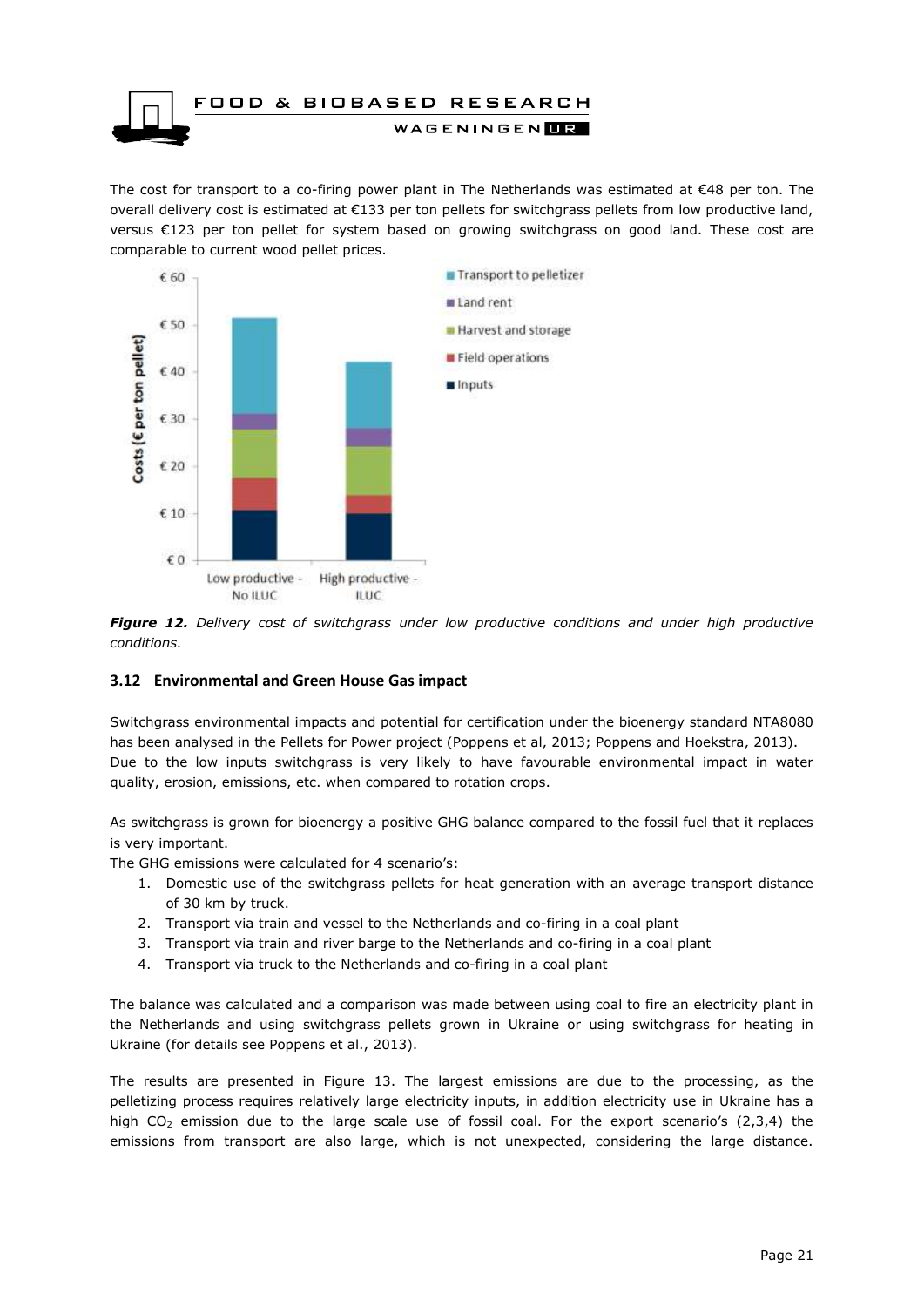

Transport via train and sea vessel (scenario 2) is most GHG efficient, although the differences between the export scenarios are relatively small. It was assumed that return transport can be assigned to other products. Emissions from field operations are low due to the perennial nature of the crop. Relatively high emissions only occur in the first year due to field preparation, and is averaged out over the 15 years of the total crop life. GHG emissions from inputs are higher, mainly due to  $N_2O$  soil emissions and emissions from fertilizer production. However, compared to other agricultural energy crops the inputs are low, since switchgrass is a perennial crop with low nutrient requirements.



*Figure 13. GHG emission (per MJ pellet delivered) for the four switchgrass chain scenarios 1. Domestic use heat generation; 2. Transport via train and vessel to the Netherlands and co-firing in a coal plant; 3. Transport via train and river barge to the Netherlands and co-firing in a coal plant; 4. Transport via truck to the Netherlands and co-firing in a coal plant.*

Emissions from field operations are low, although these are relatively high in the first year due to field preparation, this is averaged out over the entire switchgrass rotation. GHG emissions from inputs are higher, mainly due to N<sub>2</sub>O soil emissions and emissions from fertilizer production. However, compared to other agricultural energy crops the inputs are low, since switchgrass is a perennial crop with low nutrient requirements. The total GHG emission and saving of the switchgrass chain scenarios is shown in Table 3.

**Table 3. GHG emission and savings for the four switchgrass chain scenarios. 1) Domestic use heat generation; 2) Transport via train and vessel to the Netherlands and co-firing in a coal plant; 3) Transport via train and river barge to the Netherlands and co-firing in a coal plant; 4) Transport via truck to the Netherlands and co-firing in a coal plant.**

|                                                        | Scenario 1 | <b>Scenario 2</b> | <b>Scenario 3</b> | Scenario 4 |
|--------------------------------------------------------|------------|-------------------|-------------------|------------|
| GHG emission (g $CO_2$ -eq/MJ pellet)                  | 2.0        | 9.0               | 10.0              | 12.0       |
| GHG emission (g $CO_2$ -eq/MJ electricity/heat)        | 2.2        | 22.6              | 24.9              | 29.9       |
| Fossil fuel reference $(g CO2-eq/MJ$ electricity/heat) | 87.0       | 198.0             | 198.0             | 198.0      |
| GHG savings (%)                                        | 97.5       | 88.6              | 87.4              | 84.9       |

For export to the Netherlands for electricity production the GHG emission is between 9.0 and 12.0 g  $CO<sub>2</sub>$ eq per MJ pellet, which is 22.6 - 29.9 g CO<sub>2</sub>-eq per MJ electricity based on an efficiency of 40%. Compared to the fossil fuel reference of 198 g  $CO<sub>2</sub>$ -eq per MJ electricity, the GHG savings of the entire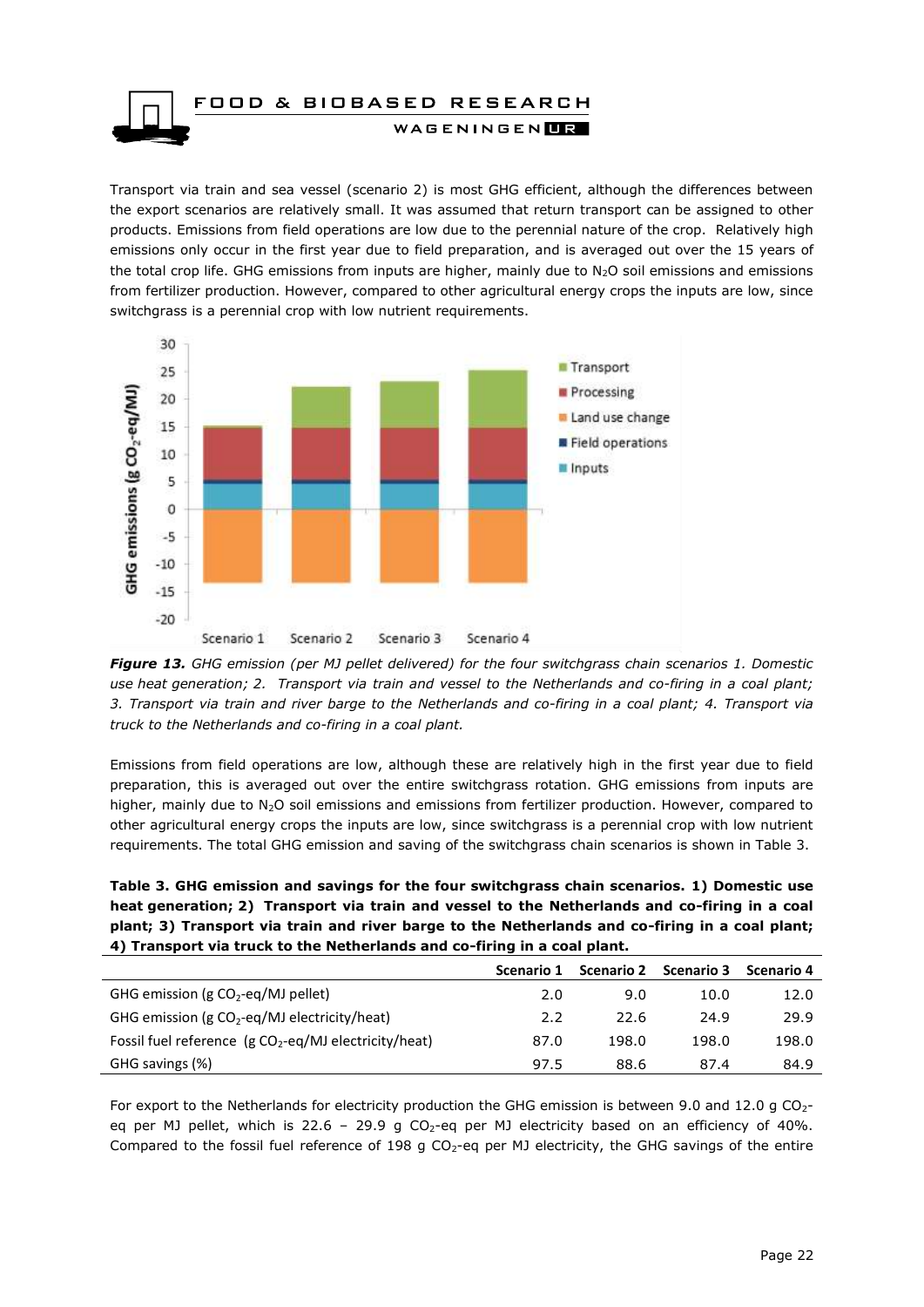

chain is 85-89%, which is above the 70% minimum GHG saving as stated in the NTA 8080. For the domestic switchgrass chain for heat production (scenario 1) the total GHG emission is 2.0 g CO<sub>2</sub>-eq per MJ pellet, which is 2.2 g CO<sub>2</sub>-eq per MJ heat, based on an efficiency of 90%. Compared to the fossil fuel reference of 87 g CO<sub>2</sub>-eq per MJ heat, the GHG savings of the entire chain are 97.5%, which is even higher than the other switchgrass chain scenarios.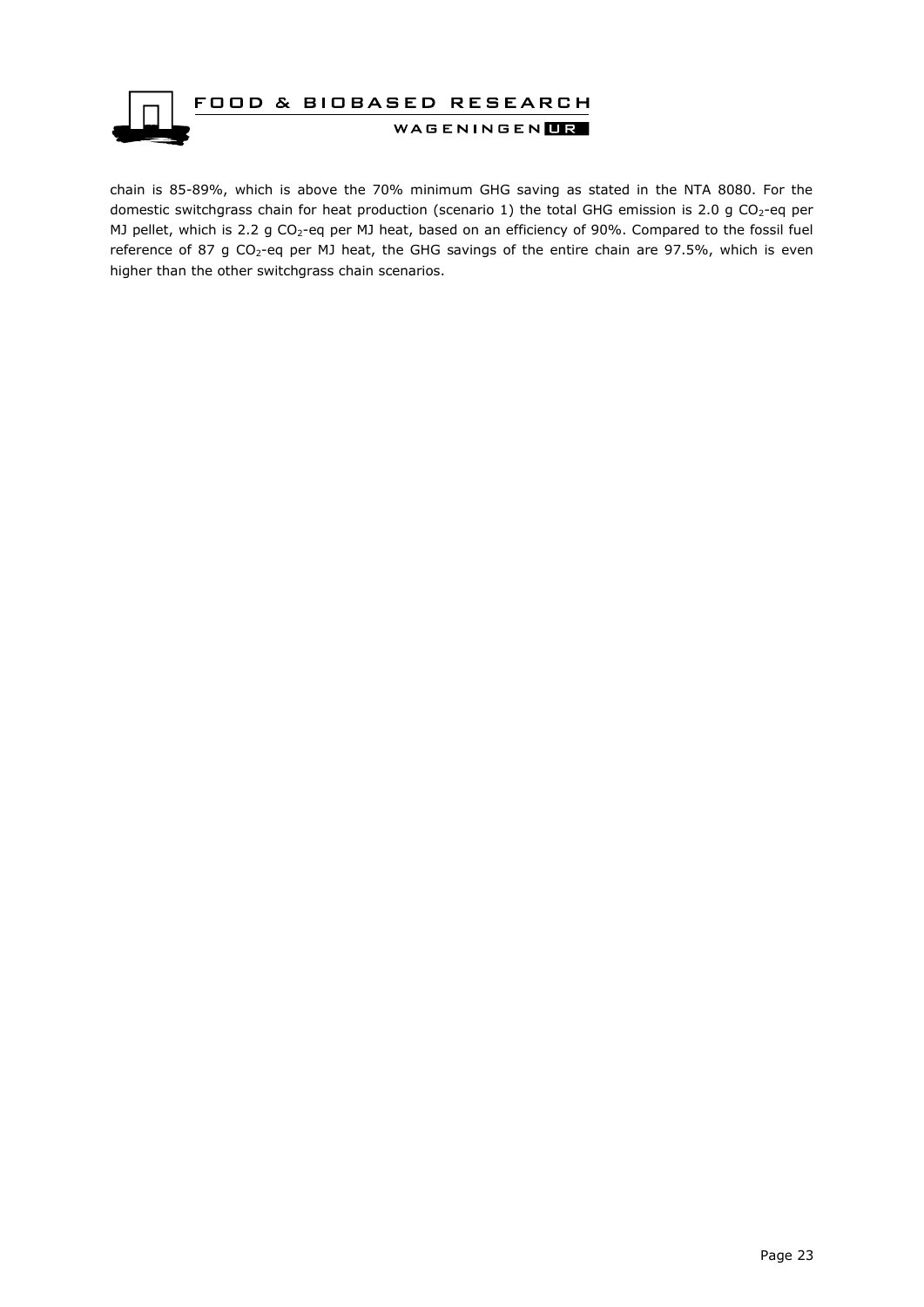

# <span id="page-23-0"></span>**4 Outlook**

Between 2008 and 2013 switchgrass tests in Ukraine have made it possible to obtain enough experience and knowledge to establish large scale plots in Ukraine. This means that commercial initiatives are possible and expertise to set up large scale switchgrass plantations for biomass production is available.

Though the knowledge to start large scale cultivation is available, there is still a need for much development. One important issue is the need for long time data on switchgrass variety performance to see if stand productivity is maintained over longer times. Commercial viability should only be possible if a stand productivity is maintained for 10 to 15 years. Already later maturing varieties such as Kanlow have shown stand loss and are therefore not suitable even though initial performance seemed good.

Other issues such as optimisation of nutrient management, optimisation of harvest date and optimized delivery of biomass for energy production, management of switchgrass for optimal quality have to be addressed. Local testing of switchgrass in biomass conversion facilities is needed.

Another logical issue should be development of locally adapted switchgrass varieties for biomass production. Here selection for high yield, winter survival, less lodging, thicker stems, less lodging would be logical.

As discussed above switchgrass seems to be able to provide biomass at a low cost on lower productive soils and/or marginal areas. This potential only has a value if this type of land does indeed become available for biomass production. As we have shown in the project producing biomass on this type of land may be somewhat more expensive but also avoids competition for land used for food production. In addition switchgrass may be used to avoid further degradation due to erosion and even upgrade marginal lands. Further research into the methods of cultivation in these areas is needed. For example no-till establishment of switchgrass.

A very important issue is the identification of areas where perennial biomass crops such as switchgrass should be produced to not compete with food crops, and what policies are needed to make use of this potential. This may include new zoning systems and a recognition of iLUC free biomass by the national and international market.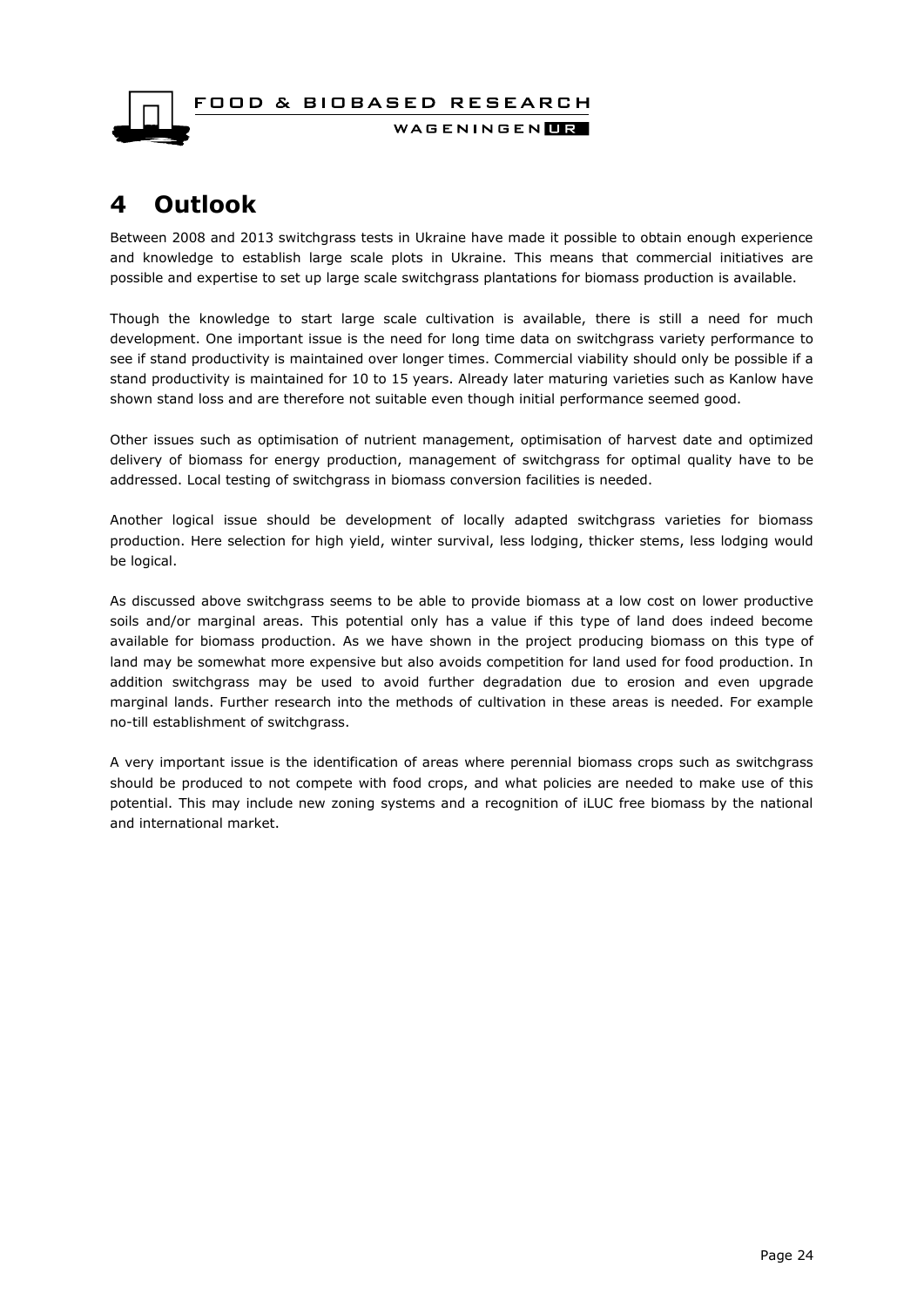FOOD & BIOBASED RESEARCH



WAGENINGEN**HR** 

### <span id="page-24-0"></span>**References**

- Elbersen, Wolter, Ronald Poppens and Rob Bakker. 2013. Switchgrass (*Panicum virgatum* L.). A perennial biomass grass for efficient production of feedstock for the biobased economy. A report for the Netherlands Programmes Sustainable Biomass of NL Agency.
- Elbersen, H.W., D.G. Christian, N. El-Bassem, W. Bacher, G. Sauerbeck, E. Alexopoulou, N. Sharma, I. Piscioneri, P. de Visser, and D. van den Berg (2001). Switchgrass variety choice in Europe. Aspects Appl. Biol. 65:21–28.
- Lasorella M.V. A. Monti, E. Alexopoulou, A. Riche, N. Sharma, S. Cadoux, K. van Diepen, B. Elbersen, A.J. Atzema, H.W. Elbersen. Yield comparison between switchgrass and Miscanthus based on multi-year side by side comparison in Europe. In: 19th European Biomass Conference & Exhibition, 6-10 June, Berlin.
- Lesschen, J.P., W. Elbersen, R. Poppens, M. Galytskaya, M. Kulyk and L. Lerminiaux. The financial and greenhouse gas cost of avoiding ILUC in biomass sourcing - A comparison between switchgrass produced with and without ILUC in Ukraine. In. Eur. Biomass Conf. June 18-23 2012. Milan.
- Poppens, R; Lesschen, J.P.; Jamblinne, P. de; Kraisvitnii, P; Galyska, M; Elbersen, H.W. (2013). Herbaceous biomass Supply Chains. Assessing the greenhouse gas balance, economics and ILUC effects of Ukrainian biomass for domestic and Dutch energy markets. Pellets for Power project. Wageningen UR Food & Biobased Research. [http://www.agentschapnl.nl/programmas](http://www.agentschapnl.nl/programmas-regelingen/sustainable-biomass-import)[regelingen/sustainable-biomass-import](http://www.agentschapnl.nl/programmas-regelingen/sustainable-biomass-import)
- Poppens, R; Hoekstra, T (2013). Ukrainian biomass sustainability. Assessing the feasibility of NTA8080 implementation and producer compliance in Ukraine. Pellets for Power project. Wageningen UR Food & Biobased Research.
- Matt A. Sanderson, Marty Schmer, Vance Owens, Pat Keyser and Wolter Elbersen. Crop Management of Switchgrass. In: Monti (ed). Switchgrass. A valuable biomass crop for energy. Springer ISBN 978- 1-4471-2902-8 p87-112.
- Мороз О. В. Світчграс як нова біоенергетична культура / О. В. Мороз, В. М. Смірних, В. Л. Курило і ін. // Цукрові буряки. – 2011 р. - № 3. – С. 12-14.
- Гізбулін Н. Г. Біоенергетика новий напрям досліджень / Н. Г. Гізбулін // Цукрові буряки 2011. № 3. – С. 6-7.
- Гументик М. Я. Перспективи вирощування багаторічних злакових культур для виробництва біопалива / М. Я. Гументик // Цукрові буряки. - . - №. С. -.
- Петриченко С. М. Перспективи вирощування світчграсу як альтернативного джерела енергії в Україні / С. М. Петриченко, О. В. Герасименко, Г. С. Гончарук і ін. //Цукрові буряки 2011. - № 4. – С. 13-14.
- Роїк М. В. Енергетичні культури для виробництва біопалива / М.В. Роїк, В. Л. Курило, М. Я. Гументик, В. М. Квак // Наукові праці Полтавської державної аграрної академії. – Т. 7 (26). Енергозбереження та альтернативні джерела енергії: проблеми і шляхи їх вирішення. – Полтава : РВВ ПДАА, 2010. – С. 12–17.
- Писаренко П. В. Рослини джерело екологічно безпечної енергії / П. В. Писаренко, П. А. Крайсвітній, О. В. Рій О.В., М. І. Кулик // Енергозбереження, 2010. – № 11. – С. 9-10.
- Кулик М. І. Рослинництво, як енергетичний потенціал країни / М. І. Кулик, О. П. Слинько // Наукові праці Полтавської державної аграрної академії. – Т. 7 (26). Енергозбереження та